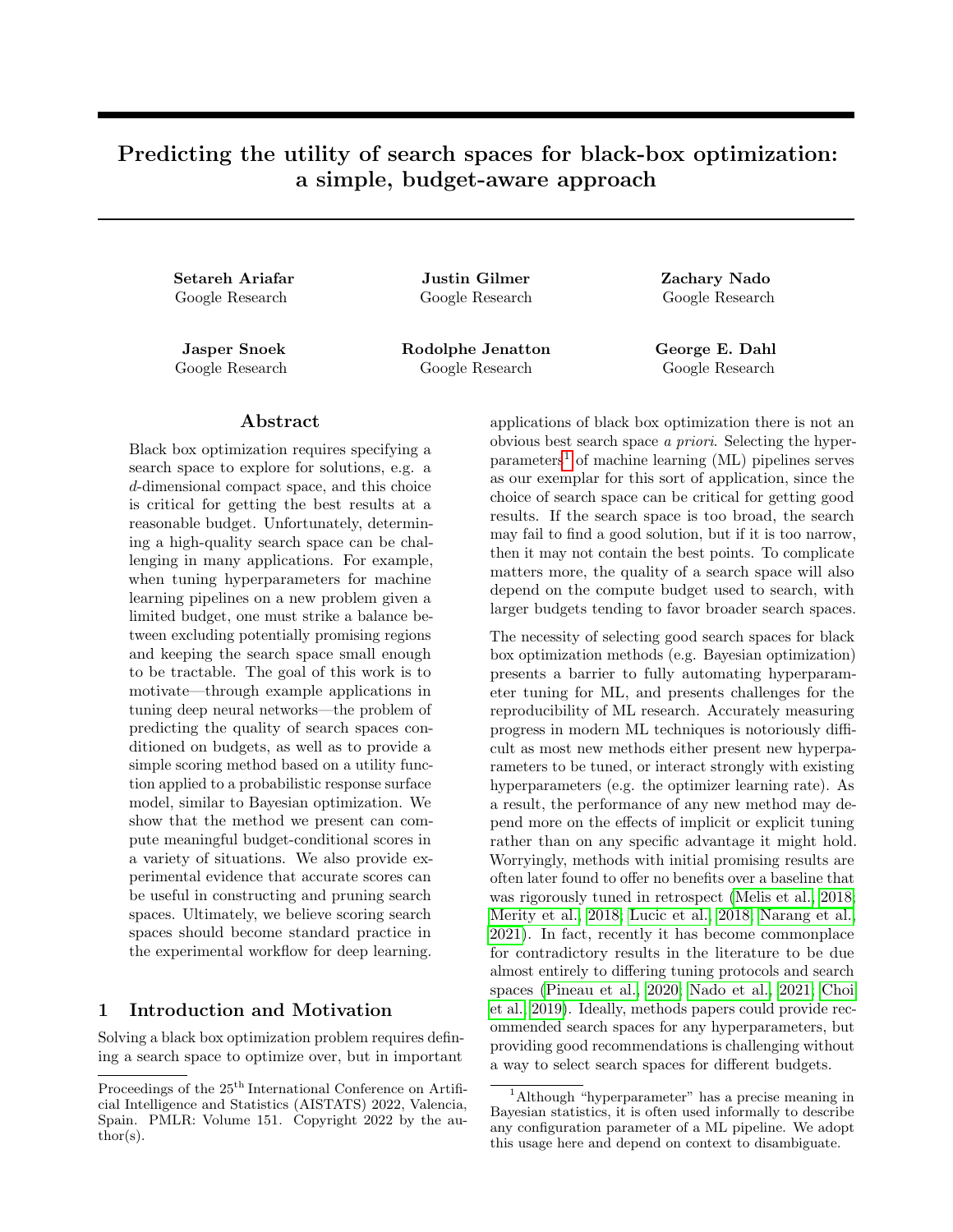When tuning ML hyperparameters, a search space typically corresponds to a set of hyperparameter dimensions (e.g. the parameters of the learning rate schedule, other optimizer parameters such as momentum, regularization parameters, etc.) and allowed ranges for each dimension. For modern neural networks, it should be possible to define, a priori, a maximum conceivable range for any given hyperparameter and whether it should be tuned on a log or linear scale. However, in general, researchers may not know exactly which hyperparameters should even be tuned, and will also have to guess appropriate ranges. Since training neural networks can be so expensive, when faced with small budgets, one should be cautious about adding dimensions or increasing the search space volume, whereas with larger budgets, broader, higher-dimensional search spaces might yield dramatically better results.

In order to address these issues, we argue that the community should consider the problem of creating search space scoring methods that predict the utility of conducting a search (with some black box optimization algorithm), in a particular search space, given a particular budget. Such a score could be informed by initial function observations from a broad, enclosing search space of the sort that can be specified easily a priori. A useful score should be able to accurately rank the quality of search spaces in a way that meaningfully depends on the budget used for the search and correlates with the outcomes of a typical search.

Predictive search space scores would have several applications in ML hyperparameter tuning workflows. First and foremost, accurate scores would lead to better decisions when tuning hyperparameters. Practitioners often find themselves interacting with tools such as Bayesian optimization or random search in an iterative loop, tweaking and refining the search space over multiple rounds of experiments until they find a suitable space. Anecdotally, this workflow has become especially common in recent years as larger budgets with higher degrees of parallelism have become available. A search space score could select the most promising and budget-appropriate of several candidate search spaces to try next, help prune bad regions of an initial broad search space, or help match the budget to the space.

As a second application, we can use search space scores to answer scientific questions about experimental results. Although tempting, it does not follow that just because the best point returned by a black box optimization method sets some hyperparameter to a particular value (e.g. uses a tanh activation function instead of ReLU) other values might not produce just as good results. To answer such a question, one would need to tune the various other hyperparameters for networks assuming a ReLU activation function, separately re-tune

them assuming a tanh activation function, and then compare the results. Alternatively, the same question can be answered by comparing the scores of two search spaces, one that fixed the activation function to tanh and one that fixed the activation function to ReLU. Budget-conditional scores also make it explicit that the answer depends on the tuning budget, since we might have a situation where, say, the tanh activation function performs just as well as ReLU when we can afford to carefully tune the learning rate schedule, but when that isn't possible, perhaps ReLU does better.

Finally, as we alluded to above, accurate, budgetconditional search space scores could be a useful tool to improve the reproducibility of ML research. Scores could be used to recommend search spaces given different budgets for the hyperparameters of a new method, removing some of the guesswork when trying to tune a ML method on a new problem or dataset.

In this paper, we develop a simple method for computing budget-conditional search space scores based on some initial seed data. Taking inspiration from Bayesian optimization, we define a general scoring method based on a utility function applied to a probabilistic response surface model conditioned on the seed data. Our method is agnostic to the specific probabilistic model and thus can make use of future improvements in modeling for Bayesian optimization. Specifically, in this work, we:

- Motivate the search space scoring problem for machine learning hyperparameter tuning and argue it is worthy of more study.
- Introduce a simple method for computing budgetconditional scores, show that it can be accurate in experiments on real neural network tuning problems, and demonstrate its failure modes.
- Provide empirical evidence that these scores could be useful in many tuning workflows.
- Present examples of how one might answer experimental questions using search space scores.

## 2 Related Work

Bayesian optimization has a deep literature with well established methodologies for experimental design [\(Shahriari et al., 2016b;](#page-10-2) [Garnett, 2022\)](#page-9-5). It has become the state-of-the-art methodology for the tuning of hyperparameters of ML algorithms [\(Bergstra](#page-9-6) [et al., 2011;](#page-9-6) [Snoek et al., 2012;](#page-10-3) [Turner et al., 2021\)](#page-10-4). While the literature is full of methodological improvements to Bayesian optimization, they generally assume a reasonably well chosen search space.

Although we do not create a new Bayesian optimization method in this work so much as present a different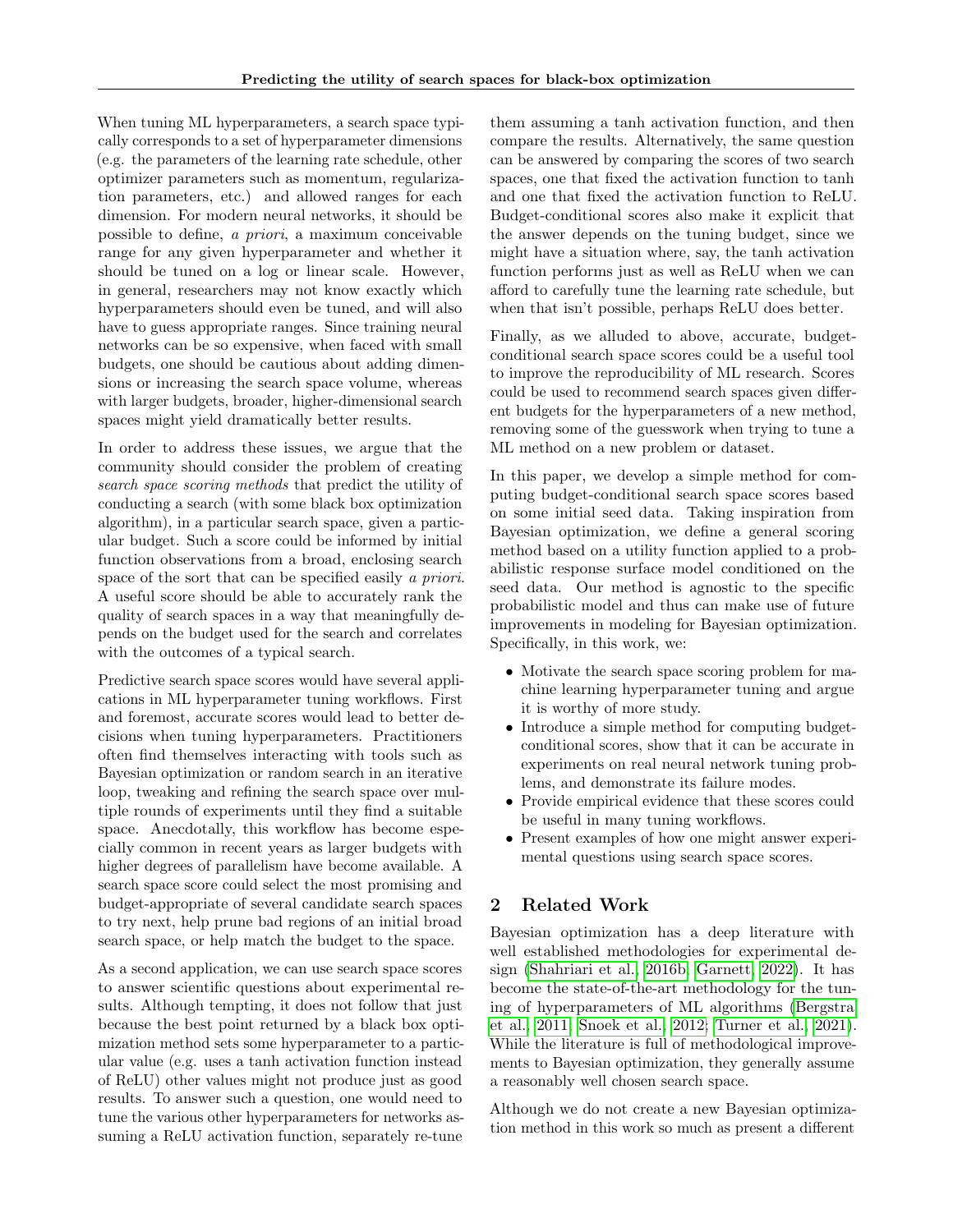problem formulation, methods that focus on performing Bayesian optimization on very large search spaces or identifying promising local regions within a larger space are related. These methods do, in some sense, dynamically refine the search space or switch between smaller spaces. [Wang et al.](#page-10-5) [\(2016b\)](#page-10-5) and [Letham et al.](#page-9-7) [\(2020\)](#page-9-7) perform a random projection into a smaller latent space to enable optimization on very large search spaces under the assumption that many dimensions are either strongly correlated or not useful. [Eriksson et al.](#page-9-8) [\(2019\)](#page-9-8) introduce TuRBO to optimize over large scale, high dimensional problems using a bandit-style algorithm to select between multiple local models. [McLeod](#page-9-9) [et al.](#page-9-9) [\(2018\)](#page-9-9) developed a method called BLOSSOM, which switches between a global Bayesian optimization and more traditional local optimization methods. [As](#page-9-10)[sael et al.](#page-9-10) [\(2014\)](#page-9-10) divide up the search space into several smaller search spaces in the context of a treed Gaussian process, so that local GPs are well-specified on each of the smaller regions. [Wang et al.](#page-10-6) [\(2020\)](#page-10-6) partition a search-space by means of Monte Carlo Tree Search.

Search-space pruning strategies [\(Wistuba et al., 2015\)](#page-10-7), using sparsity-inducing tools [\(Cho and Hegde, 2019\)](#page-9-11), or search-space expansion approaches [\(Shahriari et al.,](#page-10-8) [2016a;](#page-10-8) [Nguyen et al., 2019\)](#page-10-9) dynamically adjust the search space during optimization. Moreover, when previous data about related tasks is available, [Per](#page-10-10)[rone et al.](#page-10-10) [\(2019\)](#page-10-10) prune search spaces using transfer learning. Through theoretical analysis, [Tran-The et al.](#page-10-11) [\(2020\)](#page-10-11) develop a method to dynamically expand search spaces while incurring sub-linear regret. The idea of transforming the search space over the course of the optimization also appears within the context of adjustments made by developers of an ML system [\(Stoll et al.,](#page-10-12) [2020\)](#page-10-12). Constrained Bayesian optimization [\(Gelbart](#page-9-12) [et al., 2014;](#page-9-12) Hernández-Lobato et al., 2014; [Gardner](#page-9-14) [et al., 2014;](#page-9-14) Hernández-Lobato et al., 2016) provides a framework for modeling infeasible regions of the search space through the framework of constraints.

Although several technically sophisticated and effective methods exist to operate on search spaces that are too small, too broad or ill-behaved, we are not aware of work that accomplishes our goal, namely developing a tool to score search spaces, primarily within the context of ML hyperparameter tuning.

## 3 Scoring search spaces given budgets

Our goal is to score a search space  $S$ , conditional on a budget  $b$ , such that drawing  $b$  points from a higher ranking search space is likely to lead to better (lower) function values from some function  $f(x)$ . In other words, our scores should reflect whether lower values of  $f$  reside inside a search space and how easy it will be, on average, to find them with only b queries. In order to make this notion more precise, the following notation will be useful. Given a search space  $S \subseteq \mathcal{X}$ , we denote a uniform sample from the set S with  $x \sim U(\mathcal{S}),$ and use  $\mathbf{x} \sim U_b(\mathcal{S})$  to denote a uniform i.i.d. batch of b samples. Now we can write the expected minimal function value found after sampling b points from  $\mathcal S$  as

$$
\alpha(\mathcal{S},b) = \mathbb{E}_{\mathbf{x}\sim U_b(\mathcal{S})}\left[\min_{x\in\mathbf{x}} f(x)\right].
$$

Then, given two search spaces  $S_1$  and  $S_2$  together with a query budget b,  $\alpha(S_1, b) < \alpha(S_2, b)$  would indicate that  $S_2$  should be preferred to  $S_1$  at budget b.

Unfortunately, there are two immediate challenges with this approach. First, the true function  $f$  is not known, and second, we can only access f through expensive, potentially noisy, evaluations. Therefore, if we assume access to some observed data  $\mathcal{D} = \{(x_j, y_j)\}_{j=1}^n$  where  $\forall j \ x_j \in \mathcal{X}$  and  $y_j = f(x_j) + \varepsilon = \tilde{f}(x_j)$ , with  $\varepsilon$  denoting the observation noise, we can construct a probabilistic model of noise-corrupted f which we denote by  $y =$  $f(x) + \varepsilon \sim p(y|x, \mathcal{D})$ . Our goal now is to leverage a learned probabilistic model  $p(y|x, \mathcal{D})$  to design search space scoring functions  $\hat{\alpha}(\cdot, b, p)$  that will be faithful to the original criterion  $\alpha(\cdot, b)$ . By "faithful", we mean that it should preserve the ranking that  $\alpha(\cdot, b)$  induces, i.e.  $\alpha(S_1, b) < \alpha(S_2, b) \Rightarrow \hat{\alpha}(S_1, b, p) < \hat{\alpha}(S_2, b, p)$ .

In most cases, we actually want to improve upon some incumbent, best observed value  $y^+$ . In such cases, our scoring functions can target more general *utility func*tions  $u(y^+, f(\mathbf{x}))$ . Similar batch improvement-based utilities exist in the Bayesian optimization literature as a part of batch acquisition functions, which we can directly employ here. For example, u might encode whether or how much the best f values of the x locations in **x** can improve upon  $y^+$ . However, because we do not have access to  $f(\mathbf{x})$ , we can instead estimate the expected utility  $\mathbb{E}_{\hat{\mathbf{y}} \sim p(\mathbf{y}|\mathbf{x}, \mathcal{D})} [u(y^+, \hat{\mathbf{y}})]$  in place of  $u(y^+, f(\mathbf{x}))$ . If we adopt improvement over  $y^+$  as our utility function, our expected utility expression becomes the multi-point expected improvement (b-EI) batch acquisition function [\(Wang et al., 2016a\)](#page-10-13). Similarly, if we use binarized improvement as our utility, our expected utility will reproduce the multi-point probability of improvement (b-PI) batch acquisition function [\(Wang et al., 2016a\)](#page-10-13). Of course unlike with the batch acquisition functions common in Bayesian optimization, we are not trying to find the location of the next batch of query points, but are instead predicting the score of a search space by averaging over batches of points within that search space.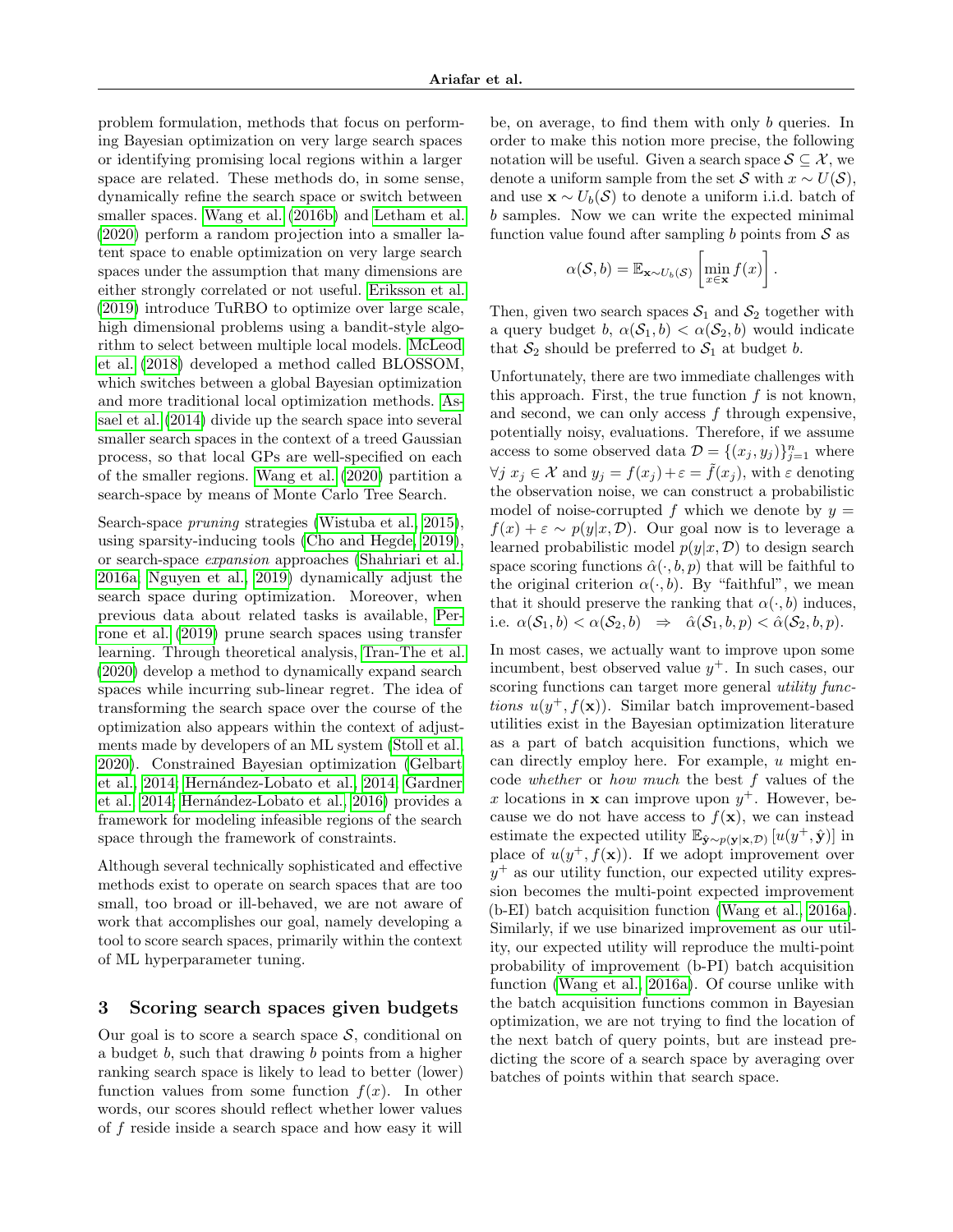Definition of the score: For concreteness, consider the case where we define the utility of a batch as the improvement over some incumbent value  $y^+$ . Ideally, we would directly compute the average batch expected improvement, i.e. the average b-EI, under  $p(y|\mathcal{D}, x)$  for random batches of size b sampled from  $S$ , namely

$$
\hat{\alpha}(\mathcal{S}, b, p, y^+) =
$$
  

$$
\mathbb{E}_{\mathbf{x} \sim U_b(\mathcal{S}), \hat{\mathbf{y}} \sim p(\mathbf{y}|\mathbf{x}, \mathcal{D})} \left[ \max\left(0, y^+ - \min(\hat{\mathbf{y}})\right) \right], (1)
$$

or equivalently,  $\mathbb{E}_{\mathbf{x} \sim U_b(\mathcal{S})}$  [b-EI( $\mathbf{x}|y^+$ )]. In addition to this score, we define an analogous score based on b-PI using binarized improvements. We refer to these scores as mean-b-EI and mean-b-PI in the remainder of the text. As a simple alternative, we can also replace the mean with respect to  $\mathbf{x} \sim U_b(\mathcal{S})$  with the median. This change will lead to a slightly modified definition with hopefully less sensitivity to outlier utilities. We call the median-based versions of equation [\(1\)](#page-3-0) median-b-EI and median-b-PI (with binarized improvements).

Computing search space scores in practice: In order to compute any scores in practice, we must first fix a probabilistic model. In this work, we assume a Gaussian Process (GP) model on f and evaluate the expected utility by taking the expectation of  $u$  with respect to  $p(\mathbf{y}|\mathbf{x}, \mathcal{D})$ , which is a multivariate Gaussian. See [A.1](#page-11-0) and [\(Rasmussen, 2003\)](#page-10-14) for more details on the GP structure and inference. Assuming a GP model, the expected utilities b-PI and b-EI can be calculated using high-dimensional multivariate Gaussian CDFs, however, this is not practical especially for large values of b [\(Frazier, 2018\)](#page-9-16).

As an alternative, we use a simple Monte Carlo approach to estimate the expectations in equation [\(1\)](#page-3-0) ; we draw samples  $\mathbf{x} = \{x_i\}_{i=1}^b$  from  $U_b(\mathcal{S})$ , then form the GP posterior  $p(\mathbf{y}|\mathbf{x}, \mathcal{D})$  conditioned on the sampled input locations, and then finally compute the average. Similarly, we estimate the expectation over the different input locations by sampling a number of different batches of x and averaging. We refer to the result of this computation as the *predicted score* for  $S$  at budget b. In addition to the ex-ante predicted score, for the purposes of validation, we can also compute an ex-post score based on the empirical utility, that is  $\mathbb{E}_{\mathbf{x} \sim U_b(\mathcal{S})}\left[u(y^+, \tilde{f}(\mathbf{x}))\right]$  using real, noise-corrupted evaluations of  $f$  at  $x$ . We call this score the *empirical* score for  $S$  at budget b. As we will discuss later, the empirical scores are useful to validate the accuracy of predicted scores retrospectively.

#### <span id="page-3-2"></span>3.1 Example applications of the scores

Our predicted scores have a variety of potential uses in the deep learning experimental workflow. We present three illustrative examples of how they could provide value, although there will inevitably be other cases too.

#### 3.1.1 Ranking of search spaces

<span id="page-3-0"></span>The simplest application, which we already have alluded to, is to rank a set of search spaces  $\mathbb{S} = {\mathcal{S}_t}_{t=1}^T$ that are all subsets of an enclosing loose search space  $X$  based on their predicted score, at budget  $b$ , given some initial data  $\mathcal D$  from  $\mathcal X$ . Ranking search spaces lets us pick what search space to explore next in workflows that construct multiple search spaces in sequence or can answer questions about results we have already posed as ranking questions. See Algorithm [1](#page-3-1) for details. Note that the initial data  $\mathcal{D} = \{(x_j, y_j)\}_{j=1}^n$ could be obtained in a variety of ways, for example by uniformly sampling and evaluating n points from  $\mathcal X$  or by n rounds of Bayesian optimization on  $X$ . Although not useful for the applications we consider, we can also imagine a retrospective version of Algorithm [1](#page-3-1) that replaces predicted scores with empirical scores that we can use to validate our predicted rankings.

<span id="page-3-1"></span>

|                                                    | <b>Algorithm 1</b> Predicted search space ranking                                    |
|----------------------------------------------------|--------------------------------------------------------------------------------------|
|                                                    | <b>Require:</b> Budget b, search space set $\mathbb{S}$ , initial data $\mathcal{D}$ |
| 1: $y^+ \leftarrow$ min objective in $\mathcal{D}$ |                                                                                      |
| 2: Fit probabilistic model $p(y x, \mathcal{D})$   |                                                                                      |
| 3: for $S$ in $\mathbb{S}$ : do                    |                                                                                      |
| 4:                                                 | predicted-scores $[\mathcal{S}] = \hat{\alpha}(\mathcal{S}, b, p, y^+)$              |
| $5:$ end for                                       |                                                                                      |
| 6: return predicted-scores                         |                                                                                      |
| 3.1.2                                              | Pruning bad search space regions                                                     |

With a modest amount of data from an overly broad initial search space  $\mathcal{X}$ , it should be possible to quickly remove bad regions of the space using search space scores, leaving a final pruned search space that is more efficient to search than the original. Although exploring more sophisticated pruning algorithms based on these scores would be an interesting avenue for future work, here we present a simple proof-of-concept algorithm that does one round of pruning based only on a single initial sample of observations. Our algorithm assumes access to a subroutine propose\_search\_spaces( $\mathcal{X}, T$ ) that proposes candidate search spaces  $\{\mathcal{S}_t\}_{t=1}^T$ , where  $\forall t, \mathcal{S}_t \subset \mathcal{X}$ . We describe different possible strategies to implement such a function in [A.2.2.](#page-11-1) The algorithm also makes use of a subroutine sample\_observations $(\mathcal{S}, \tilde{f}, b)$  that selects  $b$  points in  $S$  and evaluates them using the objective function  $\hat{f}$ , producing the resulting  $(x, y)$  pairs as output. The sample observations subroutine could be implemented with uniform random search or a Bayesian optimization algorithm. Given a budget of  $B = b_1 + b_2$ , Algorithm [2](#page-4-0) uses the first  $b_1$  points as initial exploratory data to prune the starting search space and then sam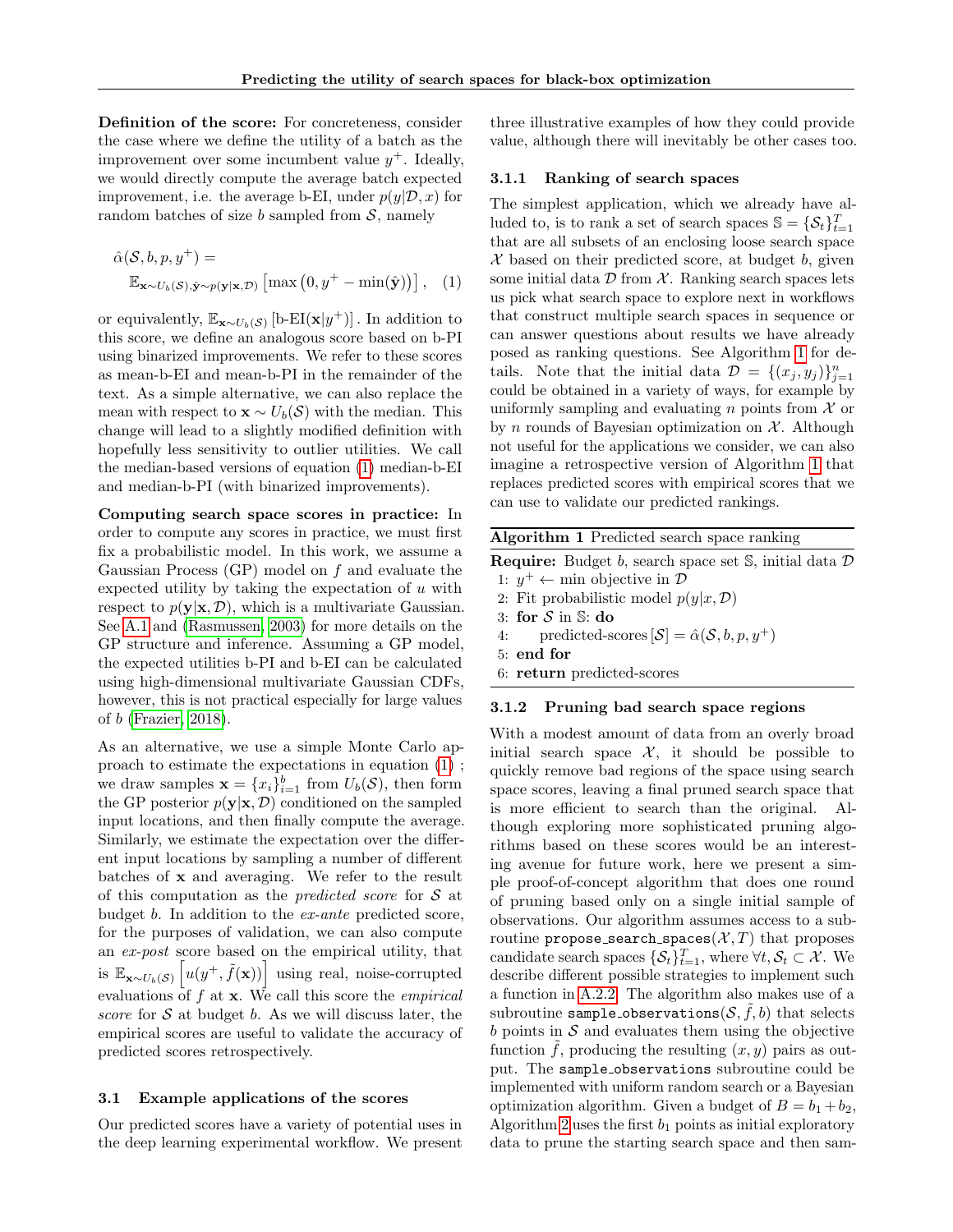ples the remaining  $b_2$  points from the pruned space, finally returning the best point.

## 3.1.3 Deciding whether or not to tune a particular hyperparameter

Given infinite resources, tuning any given hyperparameter can never do worse than setting it to a fixed value. However, in practice, when constrained by a finite budget, in some cases fixing certain hyperparameters will outperform tuning them. Although there are many ways to determine the relative importance of different hyperparameters (e.g. by examining learned length scales of an ARD kernel or approaches such as [van Rijn](#page-10-15) [and Hutter](#page-10-15) [\(2018\)](#page-10-15)), determining when to tune or fix specific hyperparameters is a slightly different question that inherently involves reasoning about the available tuning budget. Thankfully, with budget-conditional search space scores, this question is quite straightforward to answer since we can reduce it to a question about ranking search spaces. Specifically, let  $\mathcal{X}^d$  be the dth hyperparameter and suppose the search space X constrains  $\mathcal{X}^d \in [l^d, u^d]$ . Let Z be a copy of search space X where  $\mathcal{X}^d = \delta$ , for some value  $\delta \in [l^d, u^d]$ . To decide whether, given a budget of  $b$  evaluations, we can afford to tune  $\mathcal{X}^d \in [l^d, u^d]$  or we should instead fix  $\mathcal{X}^d = \delta$ , we can apply Algorithm [1](#page-3-1) to score the search spaces  $X$  and  $Z$  and see which one obtains the better score. In practice, we might be interested in considering a  $\delta$  that is either some standard default value of the hyperparameter or the value it takes on at the best point observed so far.

<span id="page-4-0"></span>Algorithm 2 One-shot search space pruning

**Require:** Budget split  $B = b_1 + b_2$ , objective  $\tilde{f}$ , T, sample\_observations, propose\_search\_spaces 1:  $\mathcal{D}_1 \leftarrow$  sample\_observations $(\mathcal{X}, \tilde{f}, b_1)$ 

- 2:  $y^+ \leftarrow$  minimum objective in  $\mathcal{D}_1$
- 3: Build probabilistic model  $p(y|x, \mathcal{D}_1)$
- 
- 4:  $\{\mathcal{S}_1,\ldots,\mathcal{S}_T\} \leftarrow \texttt{propose\_search\_spaces}(\mathcal{X},T)$
- 5:  $S^* = \arg \max_{S_t} \hat{\alpha}(S_t, b_2, p, y^+)$
- 6:  $\mathcal{D}_2 \leftarrow$  sample\_observations $(\mathcal{S}^\star, \tilde{f}, b_2)$
- <span id="page-4-1"></span>7: **return** The best value  $(x_{\min}, y_{\min})$  from  $\mathcal{D}_1 \cup \mathcal{D}_2$

## 4 Experiments

<span id="page-4-2"></span>In addition to synthetic functions to build intuition, given our focus on machine learning applications, we use several realistic problems from hyperparameter tuning for deep neural networks to demonstrate our search space scoring method. Our experiments generally follow the three example applications in Section [3.1,](#page-3-2) with the details of the synthetic functions and hyperparameter tuning problems we consider, below.

#### 4.1 Experiment & optimization task details

We instantiate our GPs following the standard design choices of [Eriksson et al.](#page-9-8) [\(2019\)](#page-9-8); see [A.2.1](#page-11-2) for details. Initial observations to train the GP are uniformly sampled from the base search space  $\mathcal{X}$ . Unless otherwise specified, scores are mean-b-EI and computed with with 1000 sampled x-locations and 1000 samples from the GP posterior at each x-location. We observed that other variations including mean-b-PI, median-b-EI and median-b-PI produce generally similar results. See [A.3.2](#page-14-0) for more details. All neural network experiments used a polynomial learning rate decay schedule parameterized by an initial learning rate, a power, and the fraction of steps before decay stops; the learning rate reaches a final constant value 1e-3 time the initial learning rate (see [A.2.3](#page-12-0) for details). The broad search space for all neural net tuning problems has seven hyperparameters: the initial learning rate  $\eta$ , one minus momentum  $1 - \beta$ , the decay schedule power p, decay step factor  $\tau$ , dropout rate r,  $l_2$  decay factor λ, and label smoothing γ. See Table [1](#page-12-1) for the scaling and ranges. We collected our neural network tuning data on CIFAR100, ImageNet and LM1B using open source code from [Gilmer et al.](#page-9-17) [\(2021\)](#page-9-17). An implementation of our score function and its applications will be available at [https://github.com/google-research/](https://github.com/google-research/google-research/tree/master/spaceopt) [google-research/tree/master/spaceopt](https://github.com/google-research/google-research/tree/master/spaceopt).

Synthetic tasks: We use two synthetic functions in our experiments, the two-dimensional Branin function and the six-dimensional Hartman function [\(Eggensperger et al., 2013\)](#page-9-18). The base search space for Branin is  $\mathcal{X} = [[-5., 10.], [0., 15.]]$ . The base search space for the Hartman function is  $[0, 1]$ <sup>6</sup>. For Branin, in addition to the base search space  $X$ , we make use of two additional search spaces,  $S_1$  and  $S_2$ , that both have roughly 10% of the volume of  $\mathcal{X}$ , with  $\mathcal{S}_1$  centered around  $x_{\text{best}} = \arg \min_{y_j \in \mathcal{D}} y_j$  and  $\mathcal{S}_2$  centered around  $x_{\text{worst}} = \arg \max_{y_j \in \mathcal{D}} y_j$  (see [A.2.2](#page-11-1) for additional search space construction details).

CIFAR100: On CIFAR100 [\(Krizhevsky, 2009\)](#page-9-19) we tune a WideResNet [\(Zagoruyko and Komodakis, 2016\)](#page-10-16) using two hundred training epochs. In addition to the base search space  $X$ , we make use of two additional search spaces  $S_1$  and  $S_2$ , where  $S_1$  is generated follow-ing [A.2.2](#page-11-1) around  $x_{\text{median}} = \arg \text{median}_{y_i \in \mathcal{D}} y_j$  with roughly 25% of the volume of  $\mathcal X$  and  $\mathcal S_2$  is generated similarly around  $x_{\text{median}}$  with roughly 50% of the volume of X. Note that since both  $S_1$  and  $S_2$  are centered around the same point,  $S_2$  encloses  $S_1$  and, as always,  $\mathcal X$  encloses both. For details, see [A.2.3.](#page-12-0)

ImageNet: On ImageNet [\(Russakovsky et al., 2015\)](#page-10-17) we tune ResNet50 [\(He et al., 2016\)](#page-9-20), trained using ninety epochs. In addition to  $\mathcal{X}$ , we make use of two additional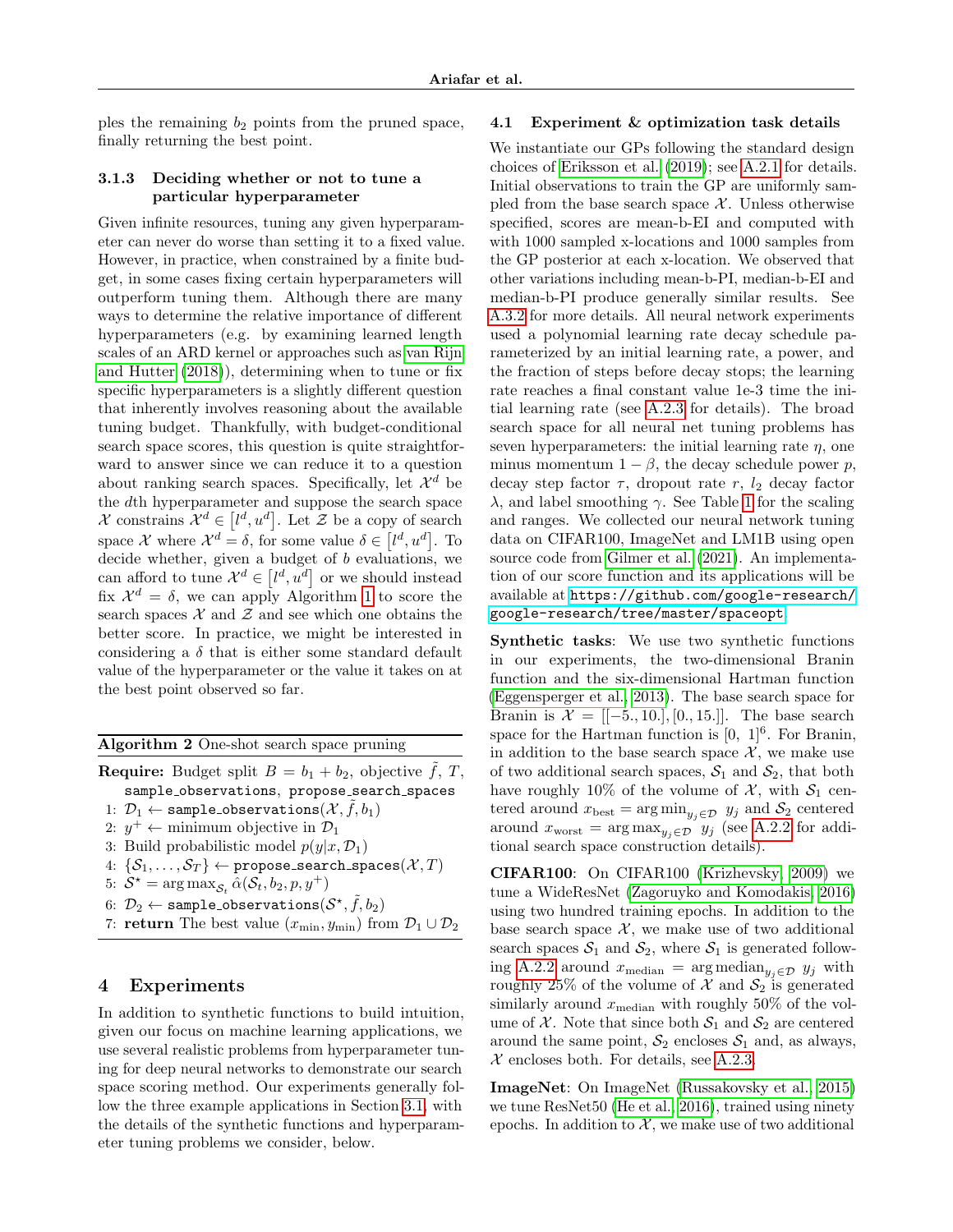Predicting the utility of search spaces for black-box optimization

<span id="page-5-0"></span>

<span id="page-5-1"></span>Figure 1: Scoring Branin function search spaces: given fifteen random observations (left), we compare three search spaces: the enclosing broad search space (blue), and two equal-volume spaces centered around the best and the worst observations (green and orange). We report the predicted mean-b-EI scores (right: solid lines) and compare with empirical scores observed from random sampling true values within each search space (right: dashed lines). The predicted scores correctly show the orange search spaces is worse, and that the gap between the others shrinks at larger budgets.



Figure 2: Comparing search spaces across budgets for tuning a WideResNet on CIFAR100 (left) and a ResNet50 on ImageNet (right). For both, the predicted scores successfully preserve the search space ranking of the empirical scores.

search spaces  $S_1$  and  $S_2$ , where  $S_1$  is generated following [A.2.2](#page-11-1) centered at  $x_{\text{best}} = \arg \min_{y_j \in \mathcal{D}} y_j$  with roughly 25% of the volume of  $\mathcal X$  and  $\mathcal S_2$  is also centered on  $x_{best}$ , but with roughly 50% of the volume of X. Once again  $S_1 \subset S_2 \subset \mathcal{X}$ . See [A.2.3](#page-12-0) for additional details.

LM1B: For LM1B [\(Chelba et al., 2013\)](#page-9-21) we train Transformer model from [Vaswani et al.](#page-10-18) [\(2017\)](#page-10-18), also referred to as the post-layer-norm Transformer, for 75 epochs. We tune the same seven hyperparameters as above for CIFAR100 and ImageNet.

#### <span id="page-5-2"></span>4.2 Ranking search spaces across budgets

When ranking search spaces, our scores should exhibit three qualitative behaviors that are sometimes in tension. First, scores should prefer search spaces where  $p(y|x, \mathcal{D})$  predicts better function values. Second, as the budget increases, scores should be less risk averse. In other words, the score will be less sensitive to how hard good points are to locate *within* the search space, as long as good points exist (according to  $p(y|x, \mathcal{D})$ ). Third, predicted scores should generally agree with the empirical ranking. Our goal here is to illustrate the different types of behavior the predicted scores can have and show that, although our desiderata are sometimes in conflict, nonetheless on these example problems we see sensible behaviors (we discuss failure modes in Section [4.6\)](#page-7-0). We use GPs conditioned on a modest number of observed points:  $|\mathcal{D}| = 15$  for Branin and tuning WideResNet on CIFAR100, and  $|\mathcal{D}| = 20$ for tuning ResNet50 on ImageNet.

We can see several examples of mean-b-EI preferring search spaces where the GP predicts there are good function values or, equivalently, penalizing search spaces where the GP predicts there are no good func-tion values. On Branin (Fig. [1\)](#page-5-0),  $S_1$  (green) and  $S_2$ (orange) are disjoint and  $S_1$  holds the incumbent  $y^+$ whereas  $S_2$  contains worse observations. And indeed we see  $S_2$  decisively ranked worse (in agreement with the empirical score ranking). For CIFAR100 (Fig. [2,](#page-5-1) left),  $S_1 \subset S_2 \subset \mathcal{X}$ , but  $S_1$  and  $S_2$  are both centered on a mediocre point and the best point we measured is outside of them both. Presumably the GP posterior assigns a relatively high probability to good points being found outside of  $S_1$  and  $S_2$  and thus we see X ranked above  $S_2$  ranked above  $S_1$ , once again agreeing with the empirical score ranking. For ImageNet (Fig. [2,](#page-5-1) right),  $S_1 \subset S_2 \subset \mathcal{X}$  and both the inner search spaces are centered on the same very good observation that the GP also conditions on, so the more interesting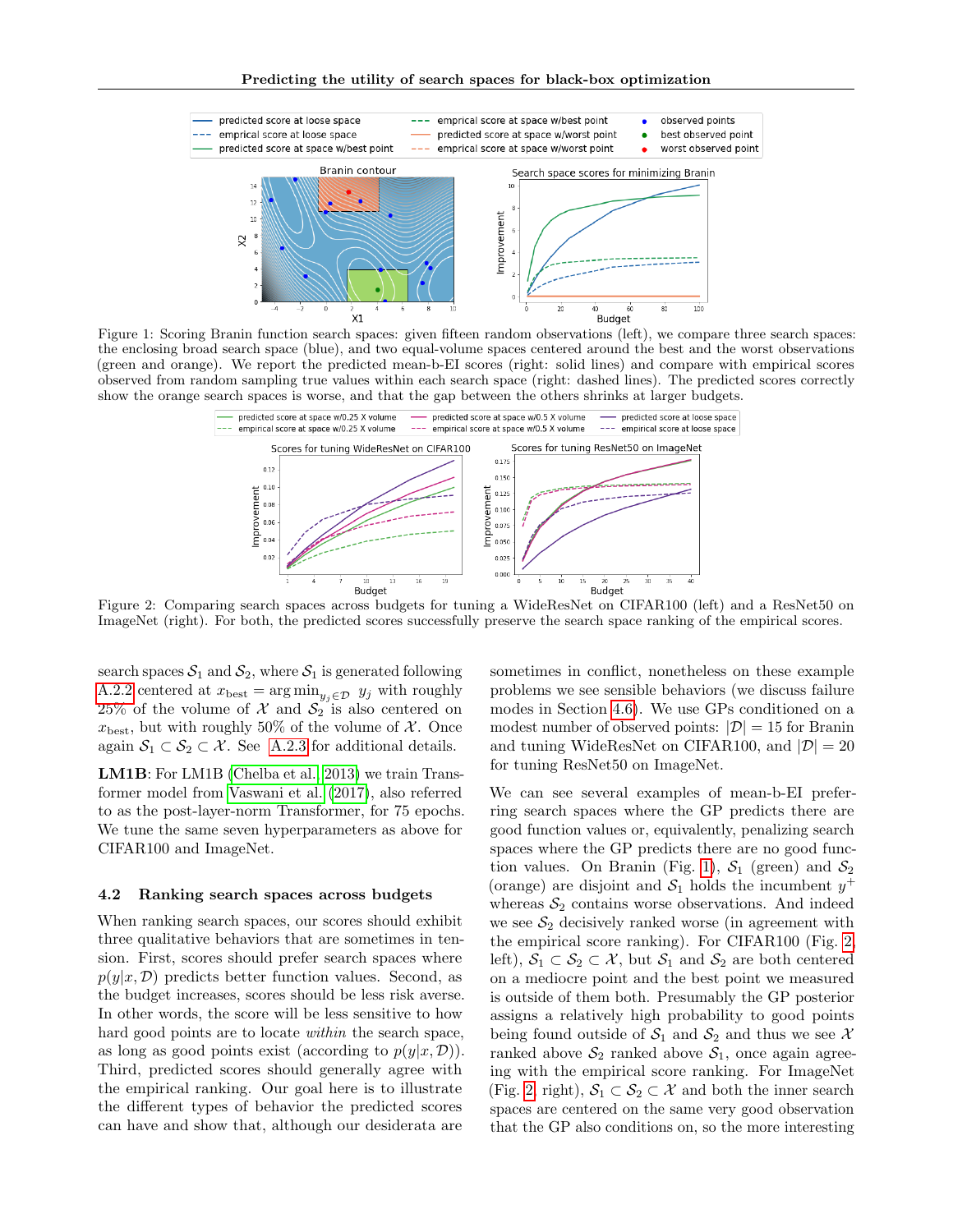<span id="page-6-0"></span>

Figure 3: Probability of preserving the rank of (1) two random search spaces (left) and (2) a random search space and the best (max-scoring) search space (right). We consider three tuning problems including a WideResNet on CIFAR100, a ResNet50 on ImageNet and a Transformer model on LM1B. We report rank accuracy as a function of how close the empirical scores of the search spaces are. The closer the search spaces, the harder their correct ranking will be to preserve. In both cases, we see that the predicted-score rank accuracy improves as the search spaces differ more.

question is whether the predicted ranking agrees with the empirical score ranking, which it does.

We can also see how the predicted scores become more risk tolerant (care less about how unlikely random search is to find the good points in a search space) in our three example problems. On Branin,  $S_1 \subset \mathcal{X}$  and as the budget increases, eventually the predicted score ranks  $X$  above  $S_1$ , which is reasonable even though it disagree with the empirical score ranking. Both  $\mathcal X$  and  $S_1$  contain optimal points, but the GP has no way of knowing  $S_1$  contains an optimum, so eventually the score prefers the larger, enclosing search space. For CIFAR100, although the outermost search space is always preferred, the gap widens as the budget increases, as we would hope. For ImageNet, the outermost enclosing search space happens to be ranked worse for the budgets we plotted. However, although we don't have enough data to extend the empirical scores to a high enough budget, eventually, around  $b = 1000$ , the predicted score for the  $X$  actually overtakes the others.

### 4.3 Ranking randomly generated search spaces

In [4.2,](#page-5-2) we showed that our scores correctly rank a set of manually defined search spaces. Here, we estimate the probability of preserving the rank of pairs of randomly generated search spaces. We consider three tuning problems including a WideResNet on CI-FAR100, a ResNet50 on ImageNet and a Transformer model on LM1B, all scored with  $\mathcal{D} = 20$  and budget 15. We generate search spaces from the distribution described in Appendix [A.2.2](#page-11-1) with volume reduction rates  $\rho \in \{0.1, 0.2, \ldots, 0.9\}$  with 50 search spaces per rate. Then, for two random search spaces  $S_1$  and  $S_2$ , we compute the probability of having  $emp\_score(S_1)$  $\texttt{emp\_score}(\mathcal{S}_2) \Rightarrow \texttt{pred\_score}(\mathcal{S}_1) > \texttt{pred\_score}(\mathcal{S}_2).$ Clearly, the *closer*  $S_1$  and  $S_2$  are in empirical score, the more likely it is for noise in both scores to cause a benign disagreement. Furthermore, the particular distribution of search spaces we consider will induce an arbitrary distribution over the distance between pairs of search spaces. Therefore, we report the probability of correctly ranking as a function of how close  $S_1$  and  $S_2$ are, based on  $|emp\_score(\mathcal{S}_1) - emp\_score(\mathcal{S}_2)|$  quantiles (e.g., "0-25 %." contains all the smallest distances until the first quartile). We estimate the probability using 2000 samples, where each sample selects two search spaces at random from the pool of 450 we generated; Fig. [3](#page-6-0) reports the mean and standard error over 10 runs (each run has a different random  $\mathcal{D}$ ). We also replicate the experiment for random search spaces versus the max-scoring (according to the empirical score) search space,  $S^*$ .

Note that the first case, i.e., comparing two random search spaces is more challenging than the second case, comparing a random search space with the max-scoring search space. Regardless, we see in Fig. [3](#page-6-0) that our scores correctly rank well-separated search spaces with high probability in both cases. Intuitively, the ranking accuracy increases as the search spaces differ more significantly.

## <span id="page-6-1"></span>4.4 Pruning bad search space regions

We consider three problems including the Hartman function, a WideResNet on CIFAR100 and a ResNet50 on ImageNet, using budgets of  $B = 60$ , 40 and 40 respectively. For each problem, we set  $b_1 = b_2 = B/2$ and let sample observations be random search and batch Bayesian optimization (batch-BO) with batch size  $B/2$ . For batch-BO, we use the batch Thompson sampling acquisition function (Hernández-Lobato et al., [2017\)](#page-9-22). By design, both random search and batch-BO coincide on  $b_1$ , since the initial points of batch-BO are random. We implemented propose\_search\_spaces as described in Appendix [A.2.2](#page-11-1) with volume reduction rates  $\rho \in \{0.1, 0.2, \ldots, 0.9\}$  with 500 search spaces per rate. We ran Alg. [2](#page-4-0) for each problem for 100 rounds for Hartman and 50 rounds for the rest and report the mean and standard error (see Fig. [4](#page-7-1) and Fig. [8\)](#page-13-0). For all problems, random search/batch-BO in the max-scoring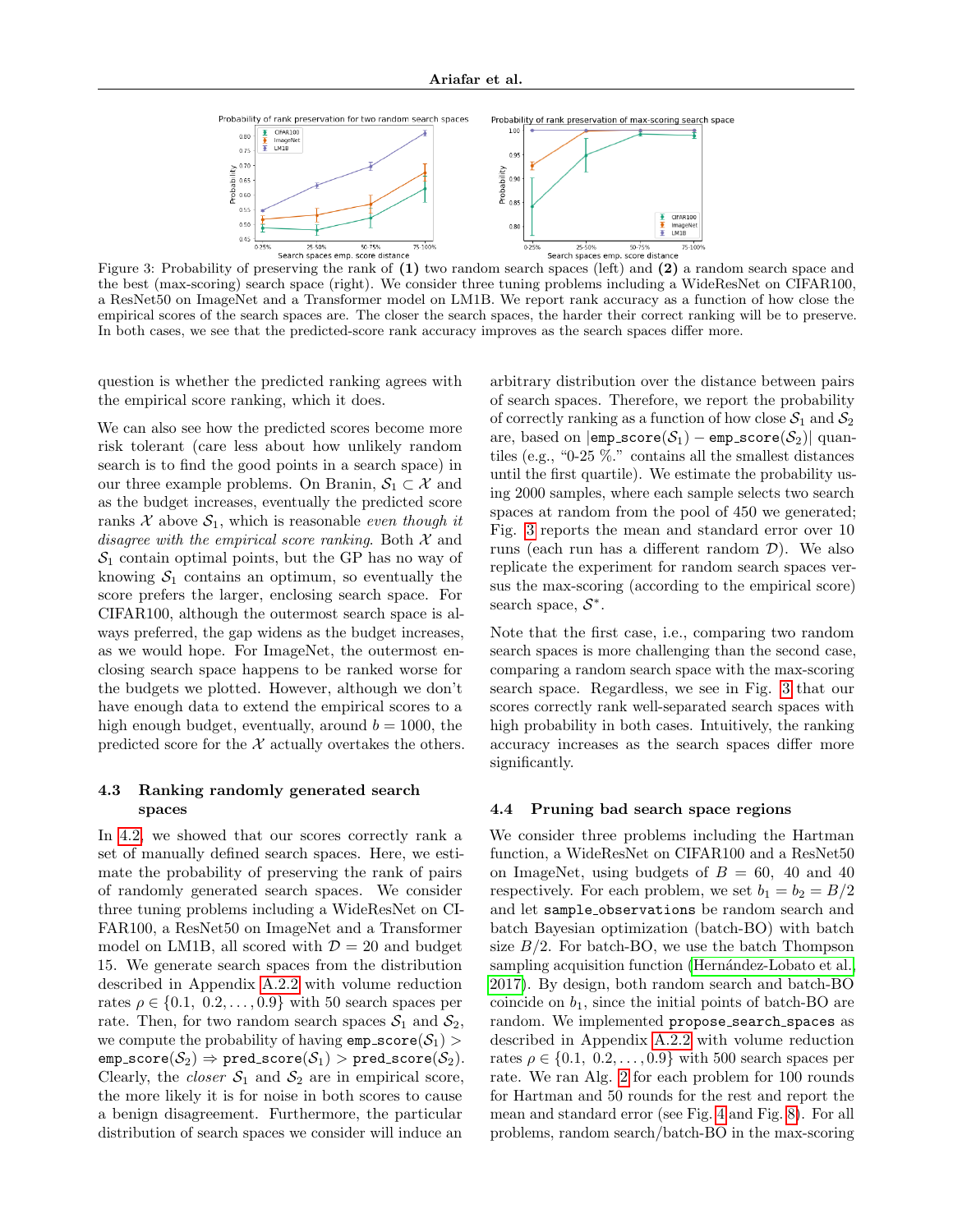<span id="page-7-1"></span>

Figure 4: Random search and batch Bayesian optimization (BO) applied to the loose search space (red and green) and the max-scoring pruned search space (blue and purple). The score-guided random search (blue) and score-guided batch-BO (purple) split and spend the budget as explained in Alg. [2.](#page-4-0) Before the  $b_1$  split (on the left of the vertical dashed lines; not fully displayed), all approaches coincide by design. For both WideResNet on CIFAR100 (left) and ResNet50 on ImageNet (right), the pruning provides a clear advantage by the time the budget is exhausted for both sampling methods.

<span id="page-7-2"></span>

Figure 5: Deciding whether to tune over dropout, fix it to 0, or fix it to 0.5 for WideResNet on CIFAR100, ResNet50 on ImageNet and Transformer on LM1B.

space  $S^*$  outperforms random search/batch-BO over the broad search space  $\mathcal{X}$ . Interestingly, for ImageNet, the final performance of random search on  $S^*$  is close to that of bath-BO on  $\mathcal{X}$ . See [A.3.3](#page-14-1) for the performance of CIFAR100 under different budget splits  $B = b_1 + b_2$ where we show our method is robust to the choice of split threshold.

#### <span id="page-7-3"></span>4.5 Deciding whether to tune dropout

Consider the choice to tune or fix dropout on CI-FAR100, ImageNet, and LM1B given  $|\mathcal{D}| = 35$  points of initial data, with various budgets of remaining evaluations. We score search spaces with dropout tuned  $(\mathcal{X})$ , fixed to  $r = 0$   $(\mathcal{Z}_1)$ , and fixed to  $r = 0.5$   $(\mathcal{Z}_2)$ . For CIFAR100 (Fig. [5,](#page-7-2) left), both the predicted and empirical scores are nearly equal for all three search spaces, and indeed for WideResNet on CIFAR100 in our setup tuning dropout or fixing it to 0 or 0.5 makes no difference. For ImageNet (Fig. [5,](#page-7-2) middle), the predicted scores are moderately higher for  $\mathcal{Z}_1$  ( $r = 0$ ) and agree with the empirical ranking.

For LM1B (Fig. [5,](#page-7-2) right), we see that the predicted scores successfully detect that at these budgets dropout should be fixed to zero and not tuned and that this choice matters a lot. Interestingly, the predicted scores have a similar relative difference as the empirical scores. On all three problems, the predicted scores succeed in deciding whether to tune dropout and correctly indicate when the choice matters, suggesting that search space scores can be a useful tool in the deep learning tuning workflow.

#### <span id="page-7-0"></span>4.6 Limitations & failure modes

Our search space scores are only as good as the probabilistic model they depend on; if  $p(y|x, \mathcal{D})$  is poorly calibrated or otherwise inaccurate they will produce nonsensical results. A variety of things can cause a poor GP fit, but we encountered issues most frequently when using small numbers of observations, especially when the observations only included relatively bad points. See Fig. [6](#page-8-0) for a demonstration on Branin. In addition to harming the GP fit, observed data with consistently large objective values results in an unrealistically large incumbent value that especially harms the b-PI-based scores. Similar issues can infect our downstream applications. Revisiting deciding whether to tune dropout on LM1B, this time with  $|\mathcal{D}| = 5$  with the best validation error a disappointing  $y^+ = 0.769$  (see Fig. [7\)](#page-8-1). the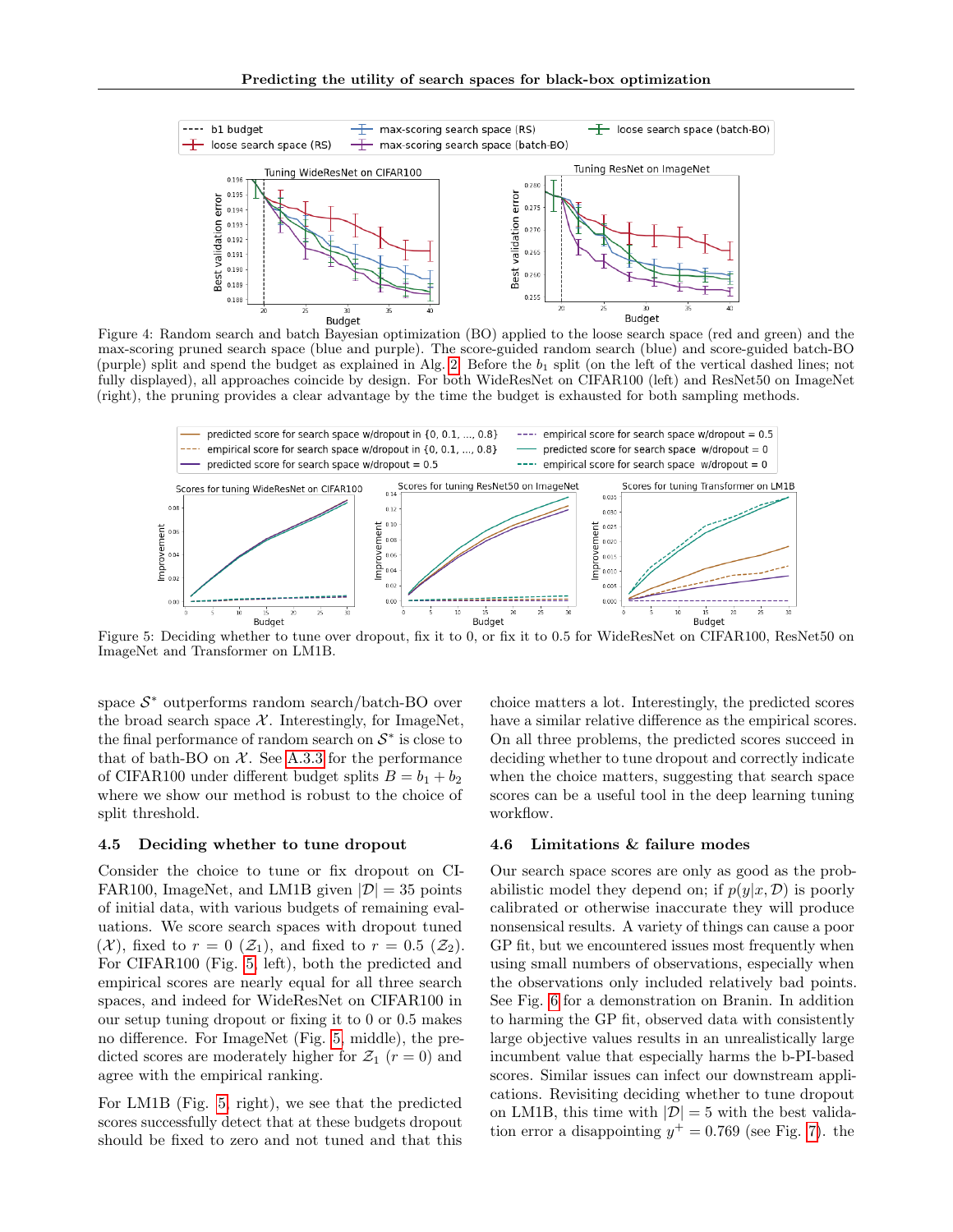<span id="page-8-0"></span>

Figure 6: A failure mode of the scoring method. We revisit the Branin experiment from [4.2](#page-5-2) but instead pick five observed points intentionally from a bad region. Although the search spaces including the best and worst observations overlap (left), the empirical scores suggest a clear ranking of the three search spaces, with the loose search space ranked highest. However, the predicted scores view the search spaces as nearly equivalent due to the poor GP fit.

<span id="page-8-1"></span>

Figure 7: Reproducing Fig. [5,](#page-7-2) right, with a much worse GP that only observes five points, all with relatively poor performance causes the predicted scores to be nearly useless.

predicted scores can no longer distinguish the search spaces. Finally, for pruning bad regions of a search space in [4.4,](#page-6-1) although our method is fairly robust to the value of splitting threshold (see [A.2.2\)](#page-11-1), extreme values (e.g.  $b_1 = 1$  or  $b_1 = B - 1$ ) make sampling in the pruned space  $S^*$  no better than using  $\mathcal{X}$ .

## 5 Conclusions and Future Work

In this work, we motivated the problem of scoring search spaces conditioned on a budget, and demonstrated a simple method for computing such scores given any probabilistic model of the response surface. Our experiments demonstrate the proof of concept that useful scoring models will allow practitioners to answer tuning questions currently unaddressed in the literature, and greatly benefit their workflow. Applications of accurate search space scores will go beyond simply pruning bad search spaces in iterated studies, they have the potential to help mitigate the ML reproducibility crisis by allowing researchers to provide guidelines on how to best reproduce their results conditioned on a budget. Hopefully, this will enable the community to develop robust methods that can be deployed broadly and reduce effort adapting methods to new settings.

Our search space scoring functions are based on a general expected utility framework and thus can be extended in a variety of ways. They are agnostic to the choice of model for  $p(\mathbf{y}|\mathbf{x}, \mathcal{D})$  and alternative models such as random forests or Bayesian neural networks might, e.g., scale better. We can also generalize the improvement-based utility  $u(y^+,\mathbf{y})$  to  $u_g(\theta,\mathcal{D},\mathbf{x},\mathbf{y})$ where  $\mathcal D$  is the observed data and  $\theta$  denotes additional parameters of the generalized utility function. For example, inspired by batch Bayesian optimization,  $u_q(\theta, \mathbf{x}, \mathbf{y})$  could be the amount of information gained about the location of the minimum of f from observing x, y [\(Shah and Ghahramani, 2015\)](#page-10-19). Such a choice of utility function would remove the direct dependence of the scores on the incumbent  $y^+$ , but it might come with new challenges, namely search spaces that produce the most information about the location of the minimum are not necessarily the same ones that will result in better points. Information-theoretic utility functions also might be more difficult to estimate than our simple improvement-based utility functions. Finally, we could explore scores based on non-uniform sampling of x locations, that is to say  $\mathbf{x} \sim \Delta_b(\mathcal{S}, v)$  where v denotes additional parameters of the sampling distribution.

Moving forward, there are many potential directions to build on our search space scores. Potential extensions to our framework include: more general sampling strategies, more general budget constraints (such as time), and using a score function to propose optimal search space bounds for a given budget. Beyond extending the framework, there is more to be done on the modeling side. While our scores usually were rank preserving, they sometimes overestimated the magnitude of improvement, and performed poorly when conditioned on little data. Better model specification, e.g. through bespoke or data-dependent priors, could mitigate these issues. Overall, developing better budget-aware search space scores would unlock new applications for Bayesian optimization and we hope our method serves as a useful starting point for the community to tackle this challenging problem.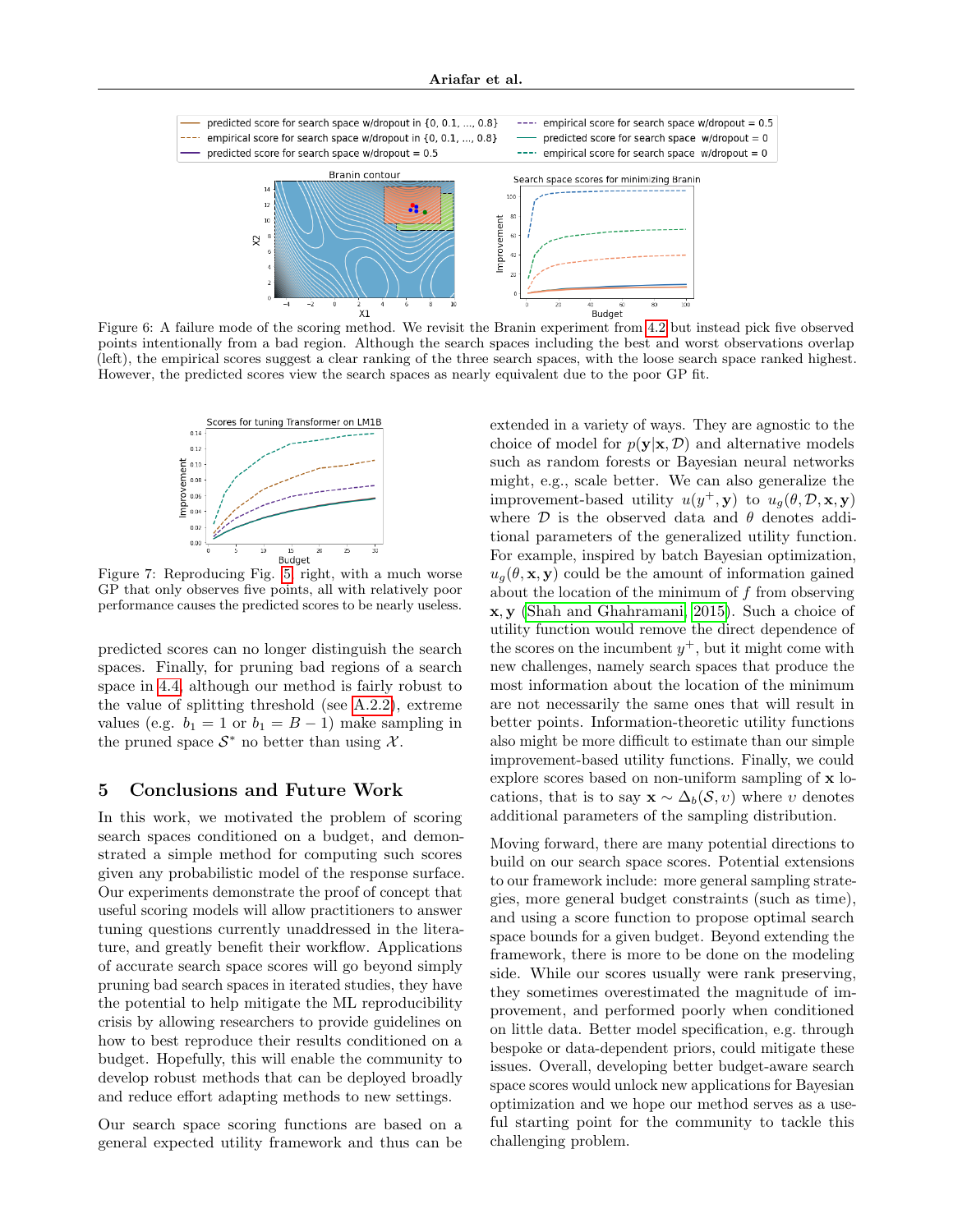#### References

- <span id="page-9-10"></span>J.-A. M. Assael, Z. Wang, B. Shahriari, and N. de Freitas. Heteroscedastic treed bayesian optimisation, 2014. arXiv:1410.7172.
- <span id="page-9-6"></span>J. Bergstra, R. Bardenet, Y. Bengio, and B. Kégl. Algorithms for hyper-parameter optimization. In Advances in Neural Information Processing Systems, 2011.
- <span id="page-9-21"></span>C. Chelba, T. Mikolov, M. Schuster, Q. Ge, T. Brants, and P. Koehn. One billion word benchmark for measuring progress in statistical language modeling. CoRR, abs/1312.3005, 2013. URL [http://arxiv.](http://arxiv.org/abs/1312.3005) [org/abs/1312.3005](http://arxiv.org/abs/1312.3005).
- <span id="page-9-11"></span>M. Cho and C. Hegde. Reducing the search space for hyperparameter optimization using group sparsity. In International Conference on Acoustics, Speech and Signal Processing. IEEE, 2019.
- <span id="page-9-4"></span>D. Choi, C. J. Shallue, Z. Nado, J. Lee, C. J. Maddison, and G. E. Dahl. On empirical comparisons of optimizers for deep learning. arXiv preprint arXiv:1910.05446, 2019.
- <span id="page-9-18"></span>K. Eggensperger, M. Feurer, F. Hutter, J. Bergstra, J. Snoek, H. Hoos, K. Leyton-Brown, et al. Towards an empirical foundation for assessing bayesian optimization of hyperparameters. In NIPS workshop on Bayesian Optimization in Theory and Practice, 2013.
- <span id="page-9-8"></span>D. Eriksson, M. Pearce, J. Gardner, R. D. Turner, and M. Poloczek. Scalable global optimization via local Bayesian optimization. Advances in Neural Information Processing Systems, 2019.
- <span id="page-9-16"></span>P. I. Frazier. A tutorial on bayesian optimization. arXiv preprint arXiv:1807.02811, 2018.
- <span id="page-9-14"></span>J. Gardner, M. Kusner, Zhixiang, K. Weinberger, and J. Cunningham. Bayesian optimization with inequality constraints. In International Conference on Machine Learning, 2014.
- <span id="page-9-5"></span>R. Garnett. Bayesian Optimization. Cambridge University Press, 2022. in preparation.
- <span id="page-9-12"></span>M. Gelbart, J. Snoek, and R. Adams. Bayesian optimization with unknown constraints. In Uncertainty in Artificial Intelligence, 2014.
- <span id="page-9-17"></span>J. M. Gilmer, G. E. Dahl, and Z. Nado. init2winit: a jax codebase for initialization, optimization, and tuning research, 2021. URL [http://github.com/](http://github.com/google/init2winit) [google/init2winit](http://github.com/google/init2winit).
- <span id="page-9-20"></span>K. He, X. Zhang, S. Ren, and J. Sun. Deep residual learning for image recognition. In 2016 IEEE Conference on Computer Vision and Pattern Recognition  $(CVPR)$ , pages 770–778, 2016. doi: 10.1109/CVPR. 2016.90.
- <span id="page-9-13"></span>J. M. Hernández-Lobato, M. W. Hoffman, and Z. Ghahramani. Predictive entropy search for efficient global optimization of black-box functions. In Advances in Neural Information Processing Systems, 2014.
- <span id="page-9-15"></span>J. M. Hernández-Lobato, M. A. Gelbart, R. P. Adams, M. W. Hoffman, and Z. Ghahramani. A general framework for constrained bayesian optimization using information-based search. Journal of Machine Learning Research, 2016.
- <span id="page-9-22"></span>J. M. Hernández-Lobato, J. Requeima, E. O. Pyzer-Knapp, and A. Aspuru-Guzik. Parallel and distributed thompson sampling for large-scale accelerated exploration of chemical space. In International conference on machine learning, pages 1470–1479. PMLR, 2017.
- <span id="page-9-24"></span>D. R. Jones, M. Schonlau, and W. J. Welch. Efficient global optimization of expensive black-box functions. Journal of Global optimization, 13(4):455–492, 1998.
- <span id="page-9-19"></span>A. Krizhevsky. Learning multiple layers of features from tiny images. Technical report, University of Toronto, 2009.
- <span id="page-9-7"></span>B. Letham, R. Calandra, A. Rai, and E. Bakshy. Reexamining linear embeddings for high-dimensional bayesian optimization. In Advances in Neural Information Processing Systems, 2020.
- <span id="page-9-25"></span>D. C. Liu and J. Nocedal. On the limited memory bfgs method for large scale optimization. Mathematical programming, 45(1):503–528, 1989.
- <span id="page-9-2"></span>M. Lucic, K. Kurach, M. Michalski, O. Bousquet, and S. Gelly. Are gans created equal? a large-scale study. In Advances in Neural Information Processing Systems, 2018.
- <span id="page-9-9"></span>M. McLeod, S. Roberts, and M. A. Osborne. Optimization, fast and slow: optimally switching between local and bayesian optimization. In International Conference on Machine Learning, 2018.
- <span id="page-9-0"></span>G. Melis, C. Dyer, and P. Blunsom. On the state of the art of evaluation in neural language models. In International Conference on Learning Representations, 2018.
- <span id="page-9-1"></span>S. Merity, N. S. Keskar, and R. Socher. An analysis of neural language modeling at multiple scales. arXiv preprint arXiv:1803.08240, 2018.
- <span id="page-9-23"></span>J. Močkus. On bayesian methods for seeking the extremum. In Optimization Techniques IFIP Technical Conference, pages 400–404. Springer, 1975.
- <span id="page-9-3"></span>Z. Nado, J. Gilmer, C. J. Shallue, R. Anil, and G. E. Dahl. A large batch optimizer reality check: Traditional, generic optimizers suffice across batch sizes. arXiv preprint arXiv:2102.06356, 2021.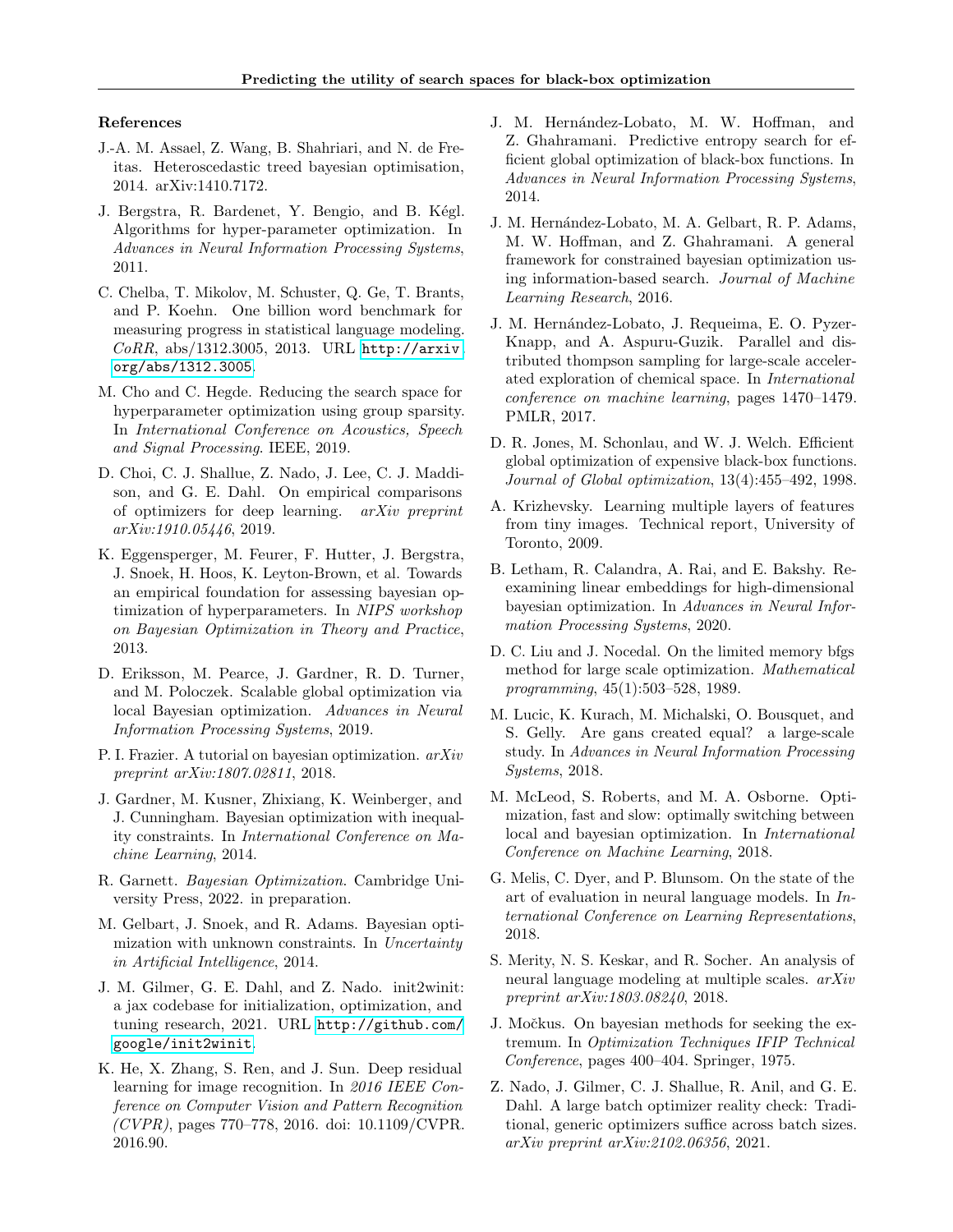- <span id="page-10-0"></span>S. Narang, H. W. Chung, Y. Tay, W. Fedus, T. Févry, M. Matena, K. Malkan, N. Fiedel, N. Shazeer, Z. Lan, Y. Zhou, W. Li, N. Ding, J. Marcus, A. Roberts, and C. Raffel. Do transformer modifications transfer across implementations and applications? arXiv preprint arXiv:2102.11972, 2021.
- <span id="page-10-9"></span>V. Nguyen, S. Gupta, S. Rana, C. Li, and S. Venkatesh. Filtering bayesian optimization approach in weakly specified search space. Knowledge and Information Systems, 60(1):385–413, 2019.
- <span id="page-10-10"></span>V. Perrone, H. Shen, M. W. Seeger, C. Archambeau, and R. Jenatton. Learning search spaces for Bayesian optimization: Another view of hyperparameter transfer learning. In Advances in Neural Information Processing Systems, 2019.
- <span id="page-10-1"></span>J. Pineau, P. Vincent-Lamarre, K. Sinha, V. Larivière, A. Beygelzimer, F. d'Alché Buc, E. B. Fox, and H. Larochelle. Improving reproducibility in machine learning research (a report from the NeurIPS 2019 reproducibility program).  $ArXiv$  preprint arXiv:2003.12206, 2020.
- <span id="page-10-14"></span>C. E. Rasmussen. Gaussian processes in machine learning. In Summer school on machine learning, pages 63–71. Springer, 2003.
- <span id="page-10-17"></span>O. Russakovsky, J. Deng, H. Su, J. Krause, S. Satheesh, S. Ma, Z. Huang, A. Karpathy, A. Khosla, M. Bernstein, A. C. Berg, and L. Fei-Fei. ImageNet Large Scale Visual Recognition Challenge. International Journal of Computer Vision (IJCV), 115(3):211–252, 2015.
- <span id="page-10-19"></span>A. Shah and Z. Ghahramani. Parallel predictive entropy search for batch global optimization of expensive objective functions. arXiv preprint arXiv:1511.07130, 2015.
- <span id="page-10-8"></span>B. Shahriari, A. Bouchard-Côté, and N. Freitas. Unbounded bayesian optimization via regularization. In Artificial intelligence and statistics, 2016a.
- <span id="page-10-2"></span>B. Shahriari, K. Swersky, Z. Wang, R. P. Adams, and N. de Freitas. Taking the human out of the loop: A review of bayesian optimization. Proceedings of the IEEE, 104:148–175, 2016b.
- <span id="page-10-3"></span>J. Snoek, H. Larochelle, and R. P. Adams. Practical bayesian optimization of machine learning algorithms. In Advances in Neural Information Processing Systems, 2012.
- <span id="page-10-12"></span>D. Stoll, J. K. H. Franke, D. Wagner, S. Selg, and F. Hutter. Hyperparameter transfer across developer adjustments. NeurIPS 4th Workshop on Meta-Learning, 2020.
- <span id="page-10-11"></span>H. Tran-The, S. Gupta, S. Rana, H. Ha, and S. Venkatesh. Sub-linear regret bounds for bayesian optimisation in unknown search spaces. arXiv preprint arXiv:2009.02539, 2020.
- <span id="page-10-4"></span>R. Turner, D. Eriksson, M. McCourt, J. Kiili, E. Laaksonen, Z. Xu, and I. Guyon. Bayesian optimization is superior to random search for machine learning hyperparameter tuning: Analysis of the black-box optimization challenge 2020. In NeurIPS 2020 Competition and Demonstration Track, 2021.
- <span id="page-10-15"></span>J. N. van Rijn and F. Hutter. Hyperparameter importance across datasets. SIGKDD Conference on Knowledge Discovery and Data Mining (KDD 2018), 2018.
- <span id="page-10-18"></span>A. Vaswani, N. Shazeer, N. Parmar, J. Uszkoreit, L. Jones, A. N. Gomez, L. Kaiser, and I. Polosukhin. Attention is all you need. In Advances in neural information processing systems, pages 5998–6008, 2017.
- <span id="page-10-13"></span>J. Wang, S. C. Clark, E. Liu, and P. I. Frazier. Parallel bayesian global optimization of expensive functions. arXiv preprint arXiv:1602.05149, 2016a.
- <span id="page-10-6"></span>L. Wang, R. Fonseca, and Y. Tian. Learning search space partition for black-box optimization using monte carlo tree search. arXiv preprint arXiv:2007.00708, 2020.
- <span id="page-10-5"></span>Z. Wang, F. Hutter, M. Zoghi, D. Matheson, and N. De Freitas. Bayesian optimization in a billion dimensions via random embeddings. J. Artif. Int. Res., 55(1):361–387, Jan. 2016b. ISSN 1076-9757.
- <span id="page-10-7"></span>M. Wistuba, N. Schilling, and L. Schmidt-Thieme. Hyperparameter search space pruning–a new component for sequential model-based hyperparameter optimization. In Joint European Conference on Machine Learning and Knowledge Discovery in Databases, pages 104–119. Springer, 2015.
- <span id="page-10-16"></span>S. Zagoruyko and N. Komodakis. Wide residual networks. arXiv preprint arXiv:1605.07146, 2016.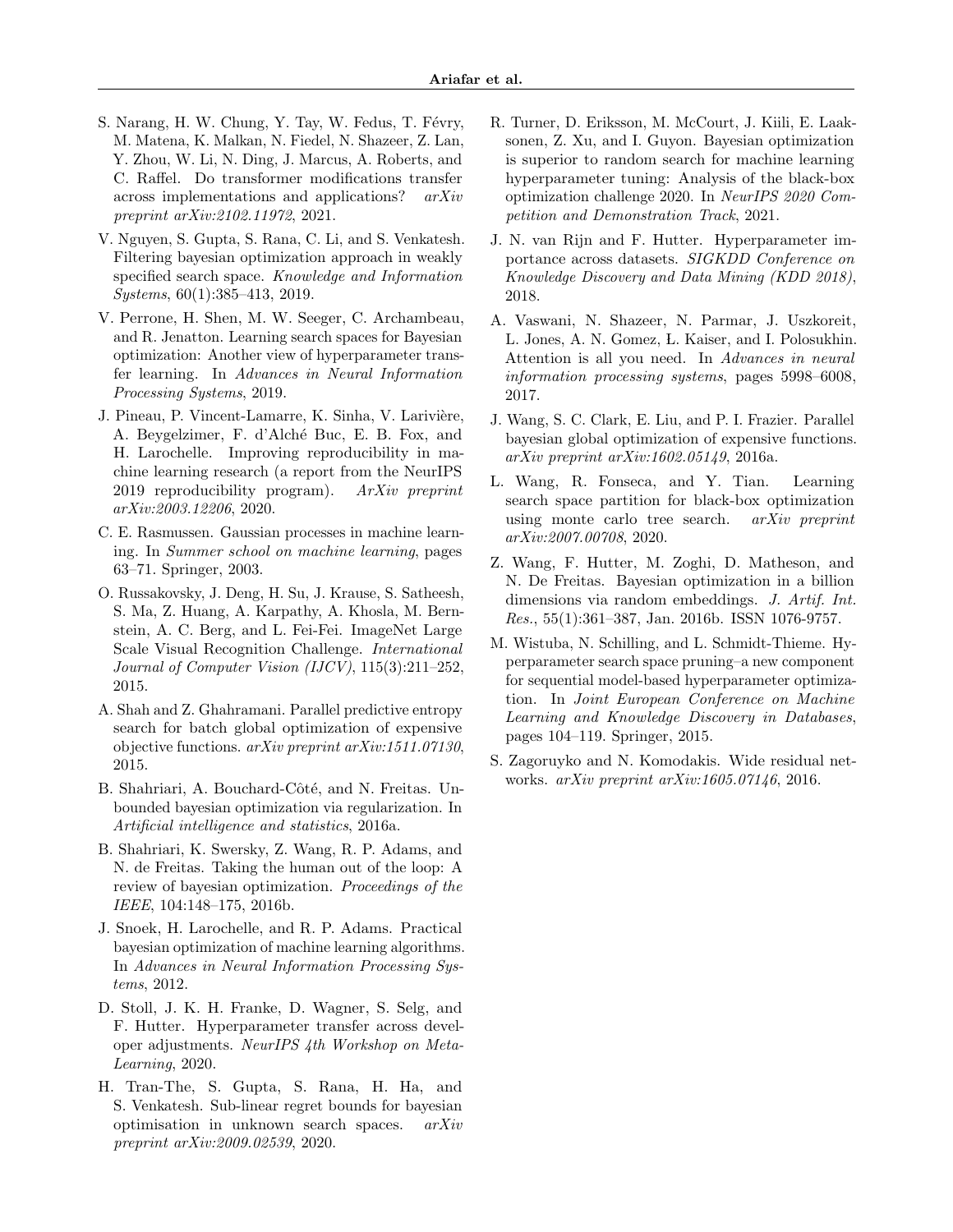## A Appendix

## <span id="page-11-0"></span>A.1 Background: Bayesian Optimization

Bayesian Optimization (BO) is an automated method for optimizing expensive black-box objective functions. Consider a black-box (expensive to query) objective function f over domain  $\mathcal X$  that we wish to minimize. The observed values of  $f$  are potentially corrupted with noise. Given a set of observed data  $\mathcal{D} = \{(x_j, y_j)\}_{j=1}^n$ where  $y_i \sim \text{Normal}(f(x_j), \sigma_{\text{noise}}^2)$ , BO builds a response surface model for  $f$ , typically assumed to be a Gaussian Process (GP). GPs are probabilistic non-parametric models and a popular choice for modelling smooth functions because they allow closed-form inference and can naturally accommodate prior knowledge [\(Rasmussen,](#page-10-14) [2003\)](#page-10-14).

Let  $x_{(1:n)}$  and  $y_{(1:n)}$  denote the observed data in  $\mathcal{D}$ . Given a batch of points  $\mathbf{x} = \{x_i\}_{i=1}^m$ , the posterior distribution over the values of  $f$  at  $x$  is a multivariate Gaussian with mean

$$
\mu(\mathbf{x}) = \mathbf{k}(\mathbf{x}, x_{(1:n)}) \Big(\mathbf{K} + \sigma_{\text{noise}}^2 I\Big)^{-1} y_{(1:n)}
$$

and covariance

$$
\Sigma(\mathbf{x}) = \mathbf{k}(\mathbf{x}, \mathbf{x}) - \mathbf{k}(\mathbf{x}, x_{(1:n)}) \Big(\mathbf{K} + \sigma_{\text{noise}}^2 I\Big)^{-1} \mathbf{k}(x_{(1:n)}, \mathbf{x}),
$$

where  $\mathbf{K} = [k(x_j, x'_j)]_{j,j'=1}^n$ ,  $\mathbf{k}(\mathbf{x}, \mathbf{x}) = [k(x_i, x_{i'})]_{i,i'=1}^m$ , and  $\mathbf{k}(\mathbf{x}, x_{(1:n)}) = [k(x_i, x_j)]_{i,j=1}^{m,n}$ . Bayesian optimization selects the x-location of the next batch of points to query f by maximizing an acquisition function over a sample batch of points  $x$ . The value of the acquisition function for a batch  $x$  is the expected *utility* of the batch, where the expectation is taken with respect to the objective values at **x**, that is  $y|x, \mathcal{D}$ . Two popular choices of utility functions are the indicator and the magnitude of the improvement over the best value of y, also known as the incumbent value (Močkus, 1975; [Jones et al., 1998\)](#page-9-24). See [\(Frazier, 2018\)](#page-9-16) for different choices of acquisition functions and details of BO algorithm.

#### A.2 Experimental Setup

In this section, we describe the details of the specific design and modeling choices we made for our experiments in Section [4.](#page-4-1) In Section [A.2.1,](#page-11-2) we explain the GP implementation details, including the choice of the mean and the covariance functions, the hyperpriors, and the reparameterization we applied to the GP hyperparameters. Next, in Section [A.2.2,](#page-11-1) we discuss the procedures we followed to generate search spaces that we score in Section [4.2](#page-5-2) and Section [4.4,](#page-6-1) although many other alternative procedures are possible. We make no claim to have found any sort of optimal procedure. Finally, in Section [A.2.3,](#page-12-0) we include the specific bounds of the search spaces we scored in Section [4.1](#page-4-2) for tuning a WideResNet on CIFAR100 and for tuning a ResNet50 on ImageNet.

#### <span id="page-11-2"></span>A.2.1 GP implementation details

In our experiments, we used GPs with constant, zero mean and an ARD Matérn- $5/2$  kernel. For the purposes of optimization, we reparameterized amplitude, lengthscales and noise variance using a softplus function. We place standard zero-mean, unit variance log-Normal priors on the amplitude, and inverse-lengthscales, and a zero-mean 0.1-variance normal on the noise term. The GP hyperparameters are fitted by optimizing the log of the marginal likelihood function via 3000 steps of LBFGS [\(Liu and Nocedal, 1989\)](#page-9-25).

#### <span id="page-11-1"></span>A.2.2 Search space generation

Throughout our experiments, we followed a simple volume-constrained procedure to generate search spaces, depending on the situation, either centering them on a particular point or placing them randomly with a base search space. Given a volume reduction rate  $\rho \in (0, 1]$  and a d-dimensional base hyperrectangular search space  $X$ , we consider two scenarios. First, building a random search space in  $\mathcal X$  with volume  $\rho$ times the volume of  $X$  and second, building a search space centered at a point  $x \in \mathcal{X}$  with approximate volume  $\rho$  times the volume of X. In both cases the generated search space is a subset of the base search space  $\mathcal{X}$ .

Random search space generation Let  $S$  be the search space we want to generate where  $S \subset \mathcal{X}$ . We denote the *ith* dimension of  $\mathcal X$  and  $\mathcal S$  with  $\mathcal X^i$  and  $S^i$  accordingly. For each dimension i,  $i = 1, \ldots, d$ , we compute the dimension-wise reduction rate as  $\rho_i = \rho^{1/d}$ . The length of  $S^i$  is denoted by  $l_i =$  $\rho_i \times (\max(\mathcal{X}^i) - \min(\mathcal{X}^i)).$  We generate a random value in  $\lceil \min(\mathcal{X}^i), l_i \rceil$  and set it as  $\min(\mathcal{S}^i)$ . We have  $\max(\mathcal{S}^i) = \min(\mathcal{S}^i) + l_i$  and  $\mathcal{S}^i = \left[\min(\mathcal{S}^i), \max(\mathcal{S}^i)\right]$ and we repeat this procedure for each i and stack the intervals  $\mathcal{S}^i$  to generate  $\mathcal{S}.$ 

Search space generation centered at a point Let  $x \in \mathcal{X}$  denote the point we want to generate search space  $S \subset \mathcal{X}$  around it. For each dimension i, we calculate the interval length  $l_i$  as explained in Sec-tion [A.2.2.](#page-11-1) We set  $\min(\mathcal{S}^i) = \max(\min(\mathcal{X}^i), x^i - \frac{1}{2}l_i)$ and  $\max(\mathcal{S}^i) = \min(\max(\mathcal{X}^i), x^i + \frac{1}{2}l_i)$ . As before,  $\mathcal{S}^i = \left[ \min(\mathcal{S}^i), \; \max(\mathcal{S}^i) \right]$  and we repeat this procedure for each i and stack the intervals  $S<sup>i</sup>$  which generates S.

Note that because of the clipping of the bounds, the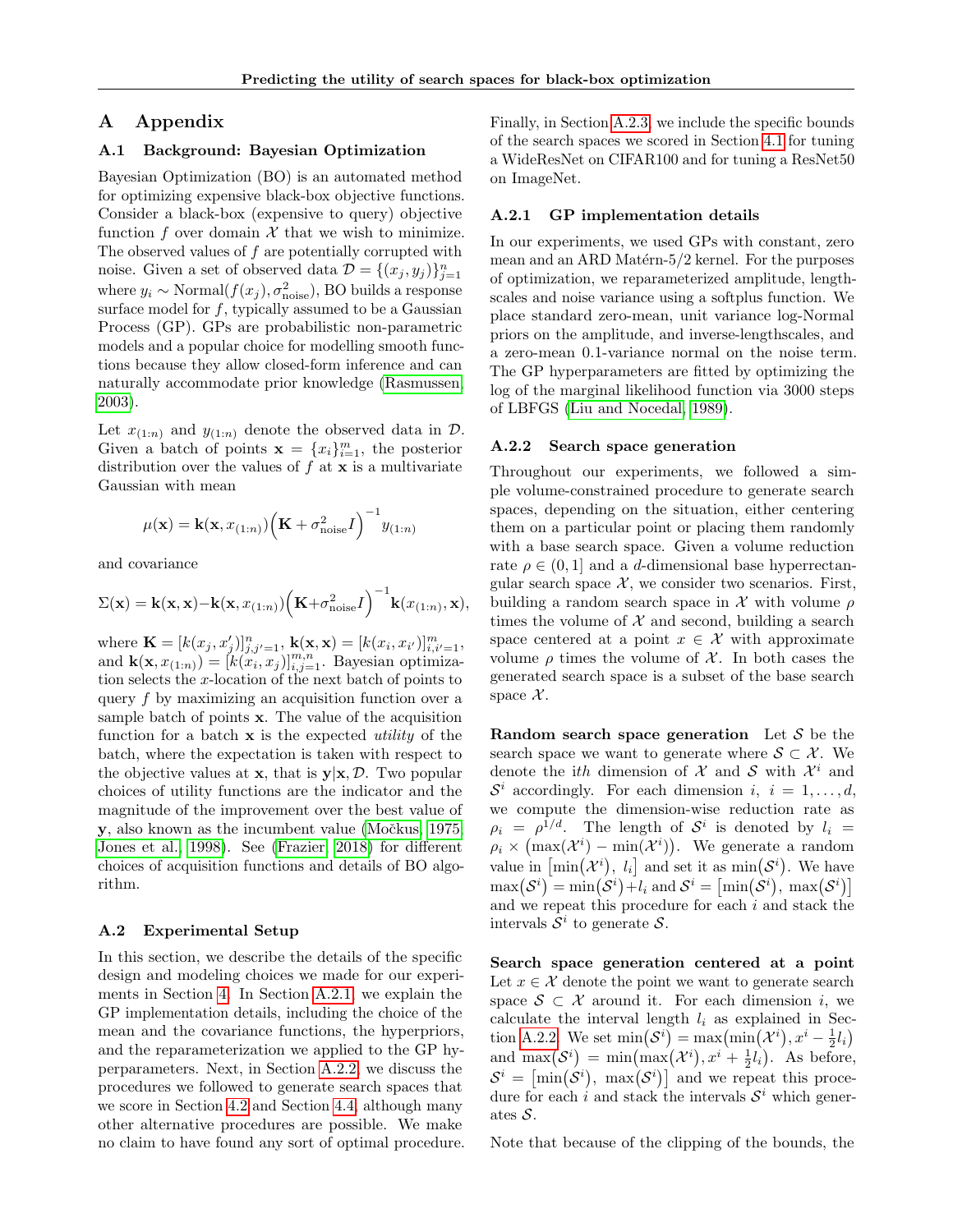volume constraint might not be precisely met given the location of  $x$ , for example when  $x$  is relatively close to the boundaries of  $X$ . Although this might affect the volume of some of the generated search spaces in our experiments, it does not affect our experimental conclusions. Hence, with a slight misuse of terminology, we still refer to a generated search space by its targeted volume reduction rate.

#### <span id="page-12-0"></span>A.2.3 Tuning details & Search Spaces

Here we specify the search spaces we have scored and ranked in the experiments Sections [4.2,](#page-5-2) [4.4](#page-6-1) and [4.5.](#page-7-3) For all tuning problems, including tuning a WideResNet on CIFAR100, tuning a ResNet50 on ImageNet, and tuning a transformer on LM1B, we have used the same broad, seven-dimensional, base hyperparameter search space. This search space includes the base learning rate  $\eta$ , momentum  $\beta$ , learning rate decay power p, decay step factor  $\tau$ , dropout rate r,  $l_2$  decay factor  $\lambda$ , and label smoothing  $\gamma$ . See Table [1](#page-12-1) for specific lower and upper bounds on each hyperparameter. Note that following [Nado et al.](#page-9-3) [\(2021\)](#page-9-3), we tune one minus momentum instead of momentum. Additionally, we tune the base learning rate, one minus momentum and  $l_2$  decay factor  $\lambda$  over a  $\log_{10}$  scale. For each hyperparameter except for the dropout rate that was sampled from a discrete set, the reparameterized hyperparameter locations were sampled uniformly at random within the scaled specified bounds. The dropout locations were sampled uniformly at random over  $\{0, 0.1, 0.2, \ldots, 0.7, 0.8\}$ . All the concrete search spaces we used in experiments used the same hyperparameter scaling and reparameterization choices.

Tuning a WideResNet on CIFAR100 In Section [4.2,](#page-5-2) we score three search spaces for tuning a WideRes-Net on CIFAR100, including the base loose search space, defined in Table [1,](#page-12-1) and two volume-constrained search spaces generated following the second search space generation strategy in Section [A.2.2](#page-11-1) with volume reduce rates  $\rho \in \{0.25, 0.5\}$ . Both reduced search spaces are centered around the observed hyperparameter point in  $D$  with the median validation error in  $D$ . See bounds of these search spaces in Table [2](#page-13-1) and Table [3.](#page-13-2) In Sections [4.4](#page-6-1) and [4.5,](#page-7-3) the base loose search space is as defined in Table [1.](#page-12-1) In Section [4.5,](#page-7-3) in addition to the base loose search space, we consider two other search spaces. For each search space, all the hyperparameters except for the dropout rate  $r$  have similar bounds, scaling and reparameterization as in the base loose search space stated in Table [1.](#page-12-1) For the dropout rate, we fix it to zero for one search space and to 0.5 for another one, that is, following the notation in Section [4.5,](#page-7-3)  $r \in \{0, 0.5\}.$ 

Tuning a ResNet50 on ImageNet In Section [4.2,](#page-5-2) we score three search spaces for tuning a ResNet50 on ImageNet, including the base loose search space, defined in Table [1,](#page-12-1) and two volume-constrained search spaces generated following the second search space generation strategy in Section [A.2.2](#page-11-1) with volume reduction factors  $\rho \in \{0.25, 0.5\}$ . Both reduced search spaces are centered around the observed hyperparameter point in  $\mathcal D$  with the best (minimum) validation error amongst all validation errors in  $D$ . Bounds of these search spaces can be found in Table [4](#page-13-3) and Table [5.](#page-13-4) In Sections [4.4](#page-6-1) and [4.5,](#page-7-3) the base loose search space is as defined in Table [1.](#page-12-1) In [4.5,](#page-7-3) in addition to the base loose search space, we consider two other search spaces. For each search space, all the hyperparameters except for the dropout rate r have similar bounds, scaling and reparameterization as in the base loose search space stated in Table [1.](#page-12-1) For the dropout rate, we fix it to zero for one search space and to 0.5 for another one, that is, following the notation in Section [4.5,](#page-7-3)  $r \in \{0, 0.5\}.$ 

Tuning a Transformer on LM1B In Section [4.5,](#page-7-3) we score three search spaces for tuning a Transformer on LM1B, including the base loose search space, defined in Table [1,](#page-12-1) and two other search spaces. For each search space, all the hyperparameters except for the dropout rate  $r$  have similar bounds, scaling and reparameterization as in the base loose search space. For the dropout rate, we fix it to zero for one search space and to 0.5 for another one, that is, following the notation in Section [4.5,](#page-7-3)  $rb \in \{0, 0.5\}.$ 

<span id="page-12-1"></span>Table 1: The base loose search space including the base learning rate  $\eta$ , momentum  $\beta$ , power  $p$ , decay step factor τ, dropout rate r,  $l_2$  decay factor  $\lambda$  and label smoothing  $\gamma$ .

| <b>HYPERPARAMETER</b> | LOG <sub>10</sub> | MIN  | MAX     |
|-----------------------|-------------------|------|---------|
| η                     |                   | -5   |         |
| $1-\beta$             |                   | $-3$ |         |
| $\boldsymbol{p}$      |                   | 0.1  | 2       |
| $\tau$                |                   | 0.01 | 0.99    |
| r                     |                   | 0.1  | 0.8     |
|                       |                   | -6   | $-0.69$ |
|                       |                   |      | 0.4     |

Decay Schedule for Tuning For all the tuning problems, we used the following polynomial decay schedule for the learning rate

$$
\eta_t = \frac{\eta}{1000} + \left(\eta - \frac{\eta}{1000}\right) \left(1 - \frac{\min(t, \tau T)}{\tau T}\right)^p,
$$

where  $t$  denotes the current training step and  $T$  is the total number of training steps.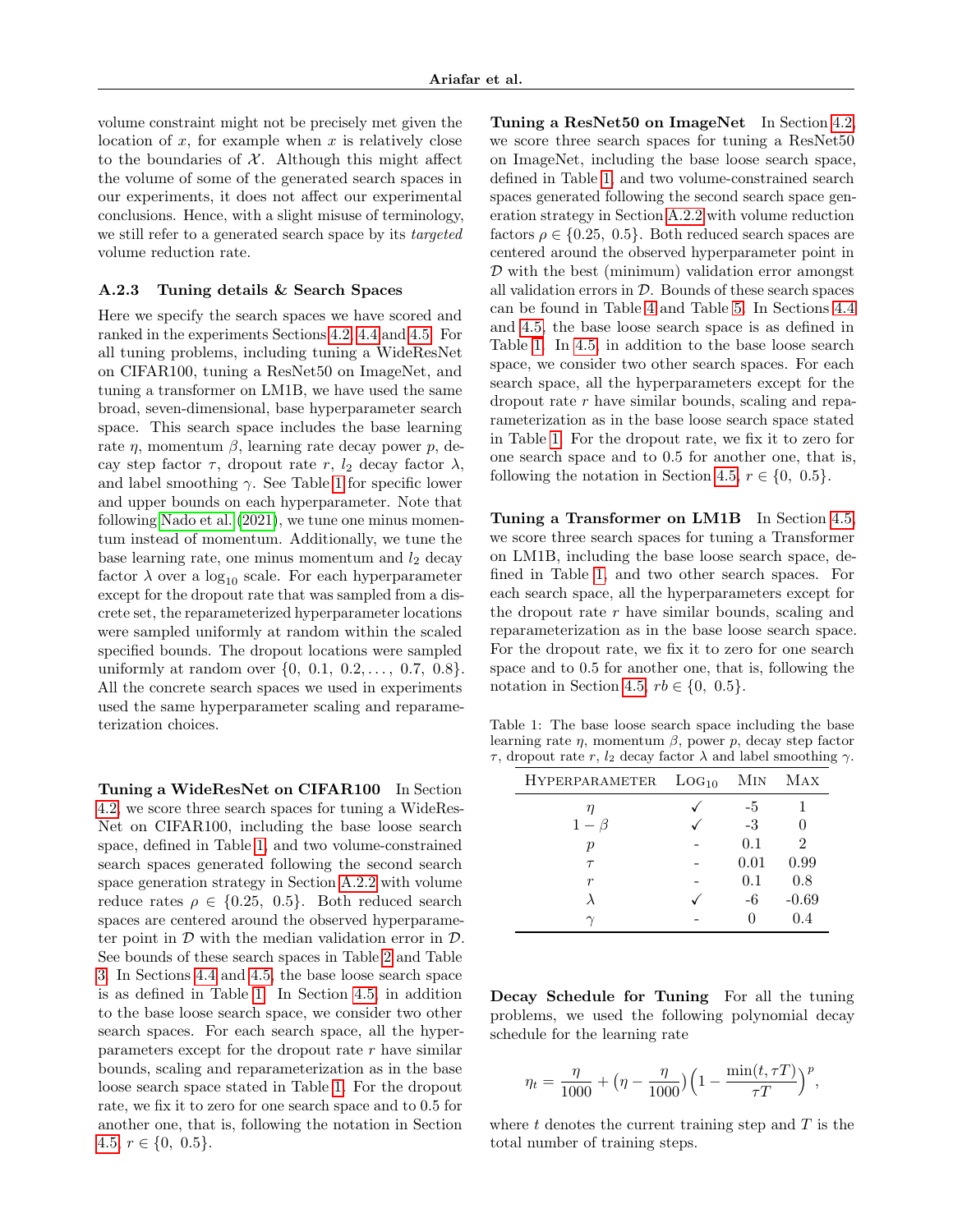<span id="page-13-1"></span>Table 2: The search space with approximately 0.25 of the volume of the base search space for CIFAR100 experiment in Section [4.2.](#page-5-2)

| <b>HYPERPARAMETER</b> | LOG <sub>10</sub> | MIN  | MAX                         |
|-----------------------|-------------------|------|-----------------------------|
| η                     |                   | -5   | $-1.18$                     |
| $1-\beta$             |                   | $-3$ | $-0.96$                     |
| р                     |                   | 0.98 | $\mathcal{D}_{\mathcal{L}}$ |
| $\tau$                |                   | 0.01 | 0.73                        |
| r                     |                   | 0.1  | 0.53                        |
|                       |                   | -6   | $-3.33$                     |
|                       |                   |      | 0.3                         |

<span id="page-13-2"></span>Table 3: The search space with approximately 0.5 of the volume of the base search space for CIFAR100 experiment in Section [4.2.](#page-5-2)

| <b>HYPERPARAMETER</b> | LOG <sub>10</sub> | MIN  | MAX            |
|-----------------------|-------------------|------|----------------|
| η                     |                   | -5   | $-0.92$        |
| $1-\beta$             |                   | $-3$ | $-0.83$        |
| р                     |                   | 0.9  | $\overline{2}$ |
| $\tau$                |                   | 0.01 | 0.78           |
| $\boldsymbol{r}$      |                   | 0.1  | 0.56           |
|                       |                   | -6   | $-2.99$        |
|                       |                   |      | 0.2            |

<span id="page-13-3"></span>Table 4: The search space with approximately 0.25 of the volume of the base search space for ImageNet experiment in Section [4.2.](#page-5-2)

| <b>HYPERPARAMETER</b> | LOG <sub>10</sub> | MIN     | MAX     |
|-----------------------|-------------------|---------|---------|
| η                     |                   | $-1.81$ |         |
| $1-\beta$             |                   | $-2.58$ | $-0.11$ |
| р                     |                   | 0.1     | 1.37    |
| $\tau$                |                   | 0.42    | 0.99    |
| r                     |                   |         | 0.53    |
|                       |                   | -6      | $-3.65$ |
|                       |                   | 0.11    | 0.4     |

<span id="page-13-4"></span>Table 5: The search space with approximately 0.5 of the volume of the base search space for ImageNet experiment in Section [4.2.](#page-5-2)

| HYPERPARAMETER | LOG <sub>10</sub> | MIN     | MAX     |
|----------------|-------------------|---------|---------|
| η              |                   | $-2.06$ |         |
| $1-\beta$      |                   | $-2.7$  |         |
| р              |                   | 0.1     | 1.45    |
| $\tau$         |                   | 0.37    | 0.99    |
| r              |                   |         | 0.56    |
|                |                   | -6      | $-3.42$ |
|                |                   | 0.09    | 0.4     |

<span id="page-13-0"></span>

Figure 8: We show that minimizing the six-dimensional synthetic Hartman function over max-scoring search space versus the enclosing loose search space can achieve better results, faster for both random search and batch-BO (see Section [4.4](#page-6-1) for more details).

## A.3 Additional Results & Sensitivity Analysis for pruning bad regions of the search space

Here, we report some additional results that were omitted from the main manuscript to save space. In Section [A.3.1](#page-13-5) we report the result of pruning bad regions of the search space for the six-dimensional Hartman function. Next, in Section [A.3.2](#page-14-0) we report on the performance of variations of the scores including median-b-EI, mean-b-PI, and median-b-PI and compare them to our baseline score mean-b-EI for tuning a WideResNet on CIFAR100 and for minimizing Hartman; ultimately the different variation are quite correlated. Finally, in Section [A.3.3,](#page-14-1) we analyze the sensitivity of search space pruning results for tuning WideResNet on CI-FAR100 to the budget split  $B = b_1 + b_2$ . We show that regardless of the specific budget split (within reason), our strategy of pruning bad regions a base loose search space and running random search on the pruned space consistently outperforms running random search in the base search space.

## <span id="page-13-5"></span>A.3.1 Pruning bad search space regions for Hartman

Here, we report on the effect of pruning bad regions of the base loose search space, i.e.  $[0, 1]^{6}$  for minimizing the Hartman function. Following Section [A.2.2,](#page-11-1) we have generated 500 random search spaces for each volume reduction rate  $\rho \in \{0.1, 0.2, \ldots, 0.9\}$ . After spending  $b_1$  budget uniformly at random within the base search space, we score all the generated search spaces and the base search space using the model trained on the  $b_1$  points and spend the remaining  $b_2$  in the max-scoring search space with random search/batch Bayesian optimization (See Section [4.4](#page-6-1) for more details). We compare the performance of this procedure to two baselines, first spending the entire budget  $B = b_1 + b_2$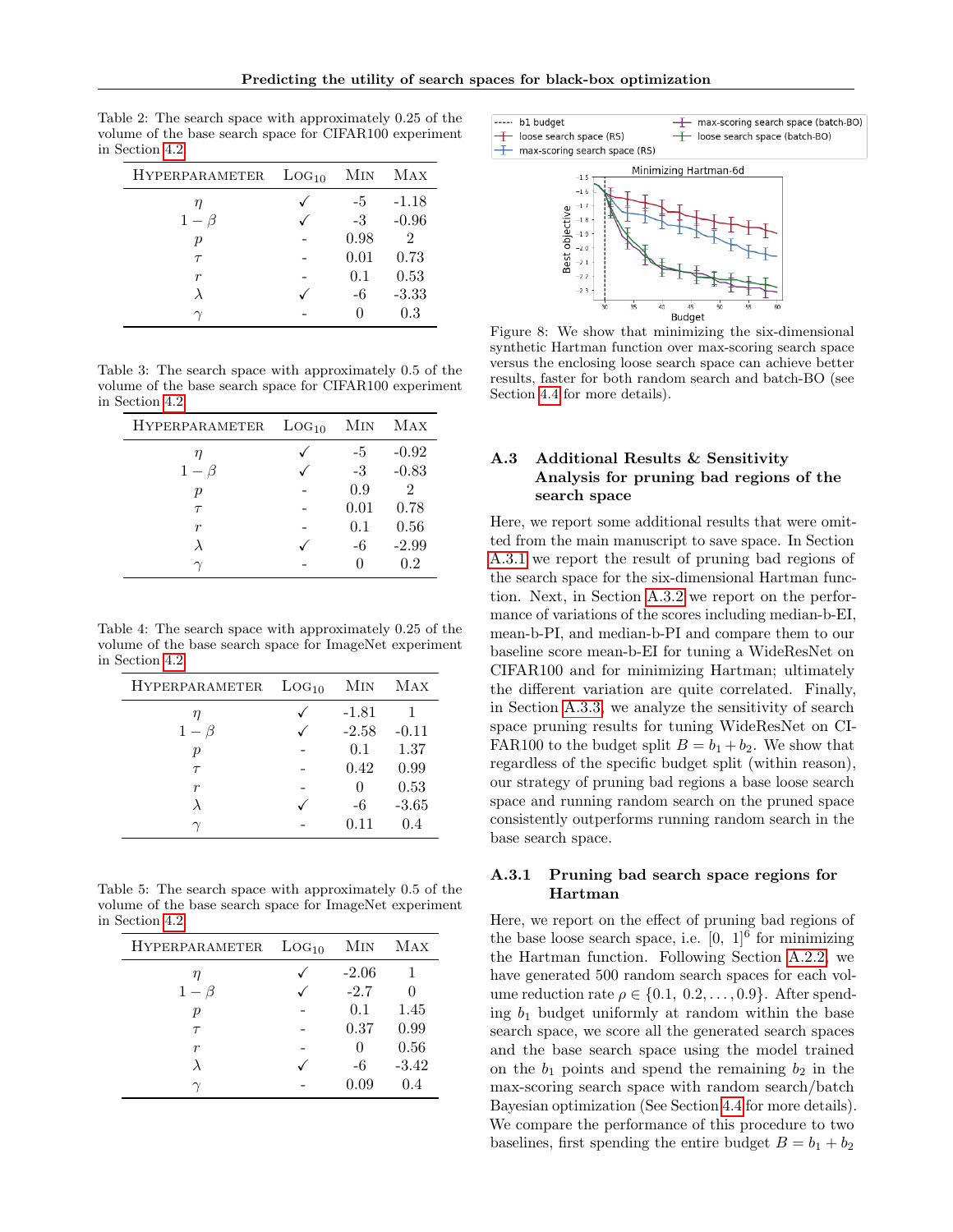<span id="page-14-2"></span>

Figure 9: Comparison of the effect of different splitting budget thresholds  $B = b_1 + b_2$  in Alg. [2](#page-4-0) on tuning a WideResNet on CIFAR100. Interestingly, all budget split choices result in improvement upon the baseline. For all splitting choices, the larger the budget, the more significant the improvement becomes.

within the base search space with random search and second, spending  $b_1$  with random search and  $b_2$  with batch-BO over the base search space. We repeat this for 100 random initialization and report the mean performance with standard errors in Fig. [8.](#page-13-0) As portrayed in Fig. [8,](#page-13-0) pruning bad regions of the base search space improves the performance of random search/batch-BO for minimizing the Hartman function.

<span id="page-14-3"></span>

<span id="page-14-0"></span>Figure 10: Comparison of random search within a maxscoring (according to different score variants) search space and the enclosing, loose search space. See Fig. [9](#page-14-2) for the legend. Mean-b-EI and median-b-EI show almost identical performance for Hartman and very similar performance for CIFAR100. For Hartman, median-b-PI outperforms meanb-PI while both scores perform identically for CIFAR100. For both Hartman and CIFAR100, the b-EI scores slightly outperform the b-PI scores. Overall, all the score variations outperform the baseline which shows that pruning the bad regions of the loose search space can improve the results, regardless of the pruning method details.

#### A.3.2 Performance of different score variants

Here, we compare the performance of different score variants including mean-b-EI, median-b-EI, mean-b-PI, median-b-PI when used for pruning bad regions of the base loose search space. We consider two problems including tuning a WideResNet on CIFAR100 and minimizing the six-dimensional Hartman function. See Section [4.4](#page-6-1) for more details. As mentioned before, all the scores perform similarly. Naturally, given an expected utility (e.g. either b-EI or b-PI), the mean and the median scores are often strongly correlated (mean-b-EI and median-b-EI, or, similarly, mean-b-PI and median-b-PI). Given a centrality measure over the x-locations (e.g. mean or median), the scores are still correlated but the b-EI vs b-PI distinction seems to matter a bit more than the mean vs median distinction. Overall, pruning bad regions of the base loose search space using any of the scores and running random search over the max-scoring search space results in improvement upon the baseline of random search on the enclosing base search space. See Fig. [9](#page-14-2) and Fig. [10](#page-14-3) for an illustration.

#### <span id="page-14-1"></span>A.3.3 The effect of budget splitting threshold for pruning bad search space regions

Finally, we show that for tuning a WideResNet on CIFAR100, our score-based pruning method is robust not only to the particular score function variant, but to the choice of how to split the total budget  $B = b_1 + b_2$ between phases. Recall that Alg. [2](#page-4-0) splits the entire available budget  $B = b_1 + b_2$ , spends the initial budget  $b_1$  in the loose search space, and the remaining budget  $b_2$  on the max-scoring search space. As shown in Fig. [9,](#page-14-2) our scoring method for the CIFAR100 tuning problem is relatively insensitive to the choice of splitting threshold in the sense that it can consistently achieve better results compared to the baseline of expending the entire budget in the enclosing, loose search space. We consider  $B = 50$  and report the results over  $b_1 \in \{15, 25, 35\},\$